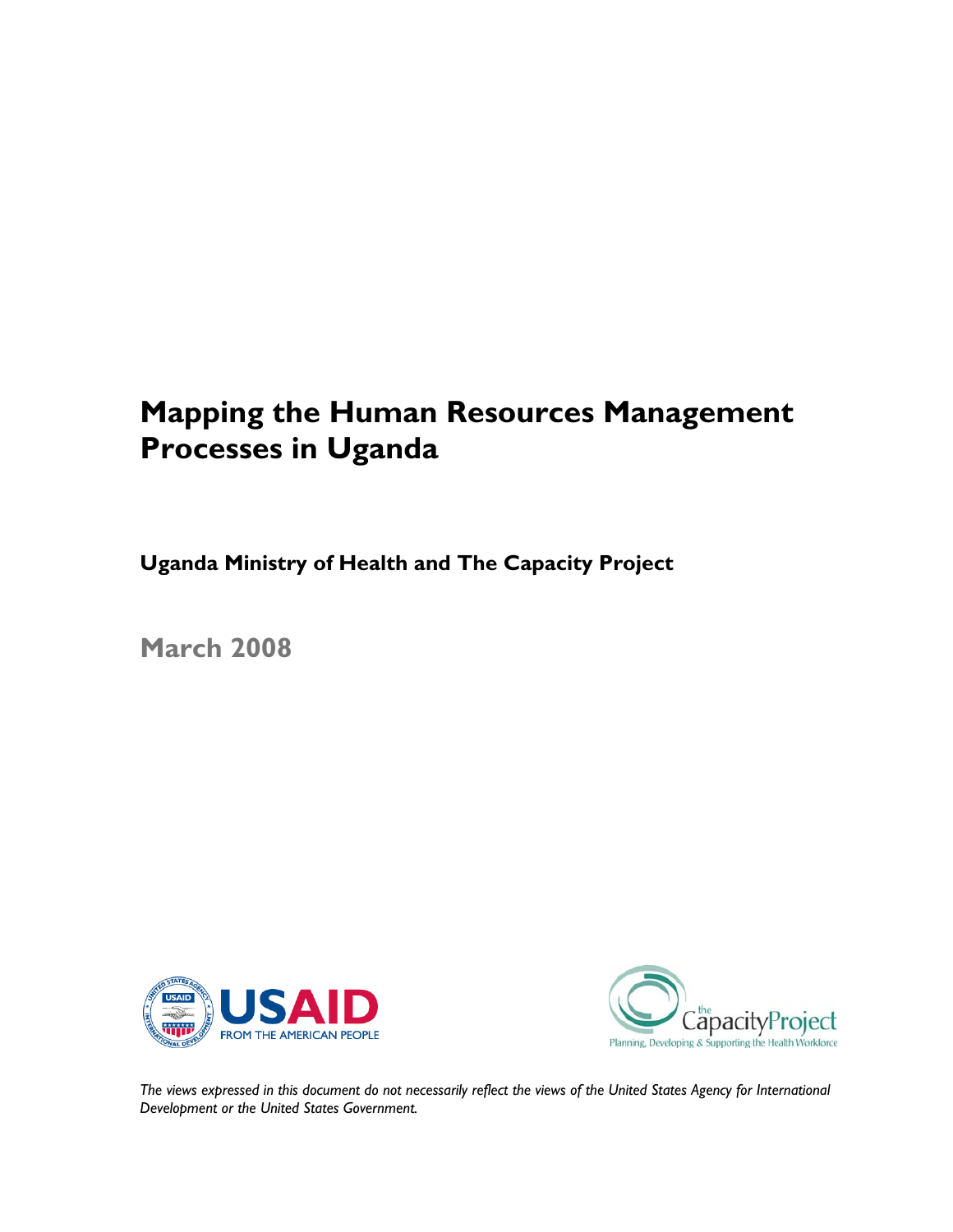## **Table of Contents**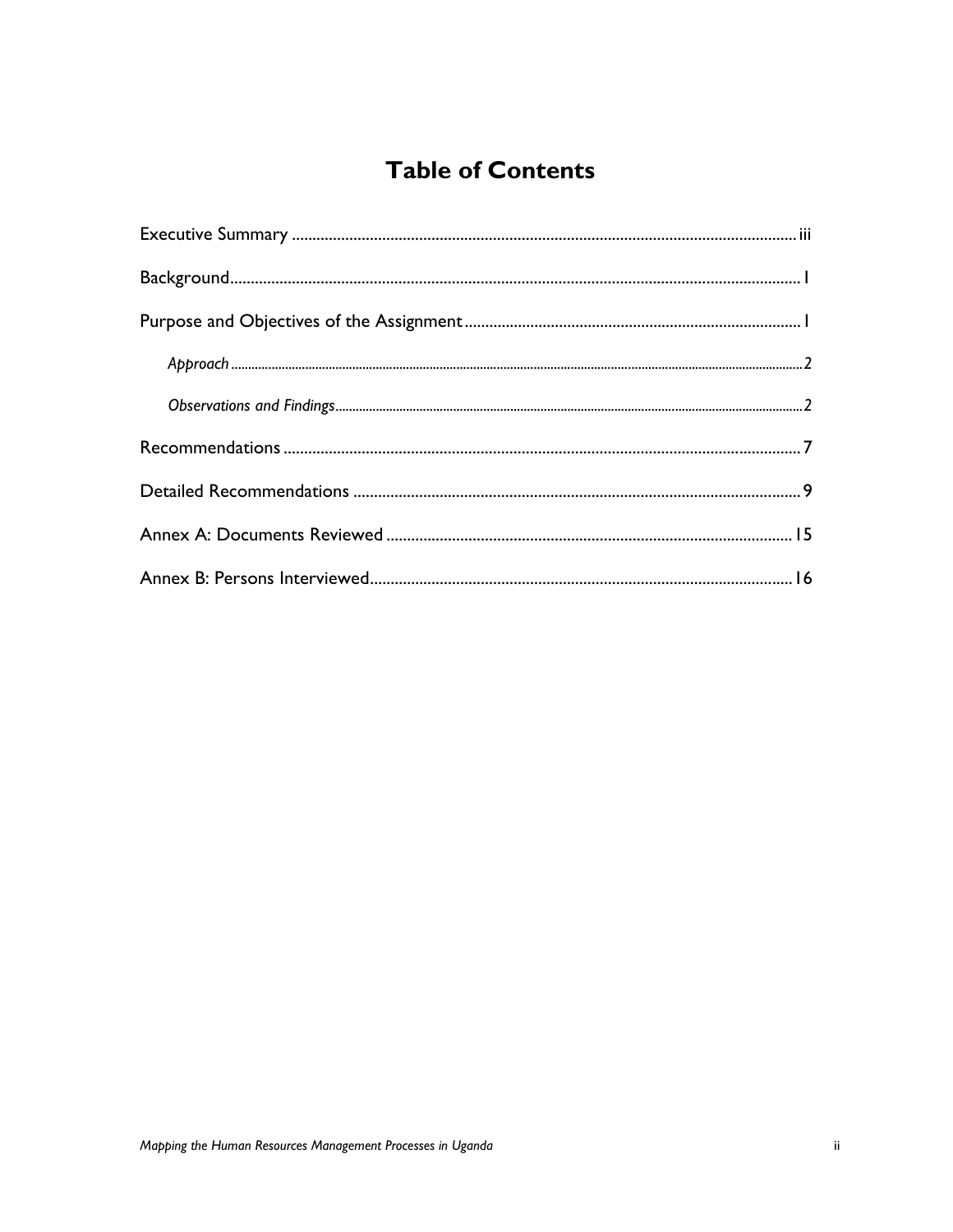# **Executive Summary**

The purpose of this study was to identify and recommend strategies for tackling the underlying issues in the human resources for health (HRH) management process in Uganda with an eye towards addressing the HRH crisis.

This study was carried out through document review and interviews. Interviews were conducted at both central and regional levels. Interviewees included key staff in the ministries of health, public service, education and finance.

Among the findings:

- There is an absence of agreed staffing standards and staffing structures that are partially funded and cumbersome to update
- Insufficient collaborative decision-making related to planning and development of health worker training leads to a mismatch between numbers of staff required in a given cadre and the number being trained
- Decentralized responsibility for certain aspects of human resources management in the health sector makes it difficult to assure adequate human resources for health across the country
- Complexities in the recruitment process create a variety of delays in filling of vacant posts
- A number of issues hinder the planning, budgeting and expenditure of funds in the most effective manner
- Unclear and/or unenforced standards for health worker performance erode the quality of care and service provided
- Limited capacity for management and leadership of the health system makes it difficult for managers and supervisors to make best use of the limited resources they have.

While none of the study findings was unexpected, what is powerful about them is that they are context-specific, drawn from the reality of the processes mapped in Uganda. From the findings, eight recommendations were advanced to improve HRH planning and budgeting as well as the management of human resources in the health services.

#### **1. Expand effort to strengthen workforce planning, staffing and structure**

- Review staffing structure more frequently in more dynamic situations
- Strengthen data-based decision-making as it relates to staffing
- Continue efforts to clean the payroll and/or take such other initiatives as are necessary to get a clear picture of numbers of staff by cadre and location.

#### **2. Improve collaboration and decision-making related to pre-service education and inservice training**

• Renew efforts at collaborative planning and decision making among the key parties (Ministry of Health; Ministry of Public Service; Health Services Commission; Bureau of Business, Technical, Vocational Education and Training) to assure that identified needs for various health cadres are addressed by timely and appropriate training.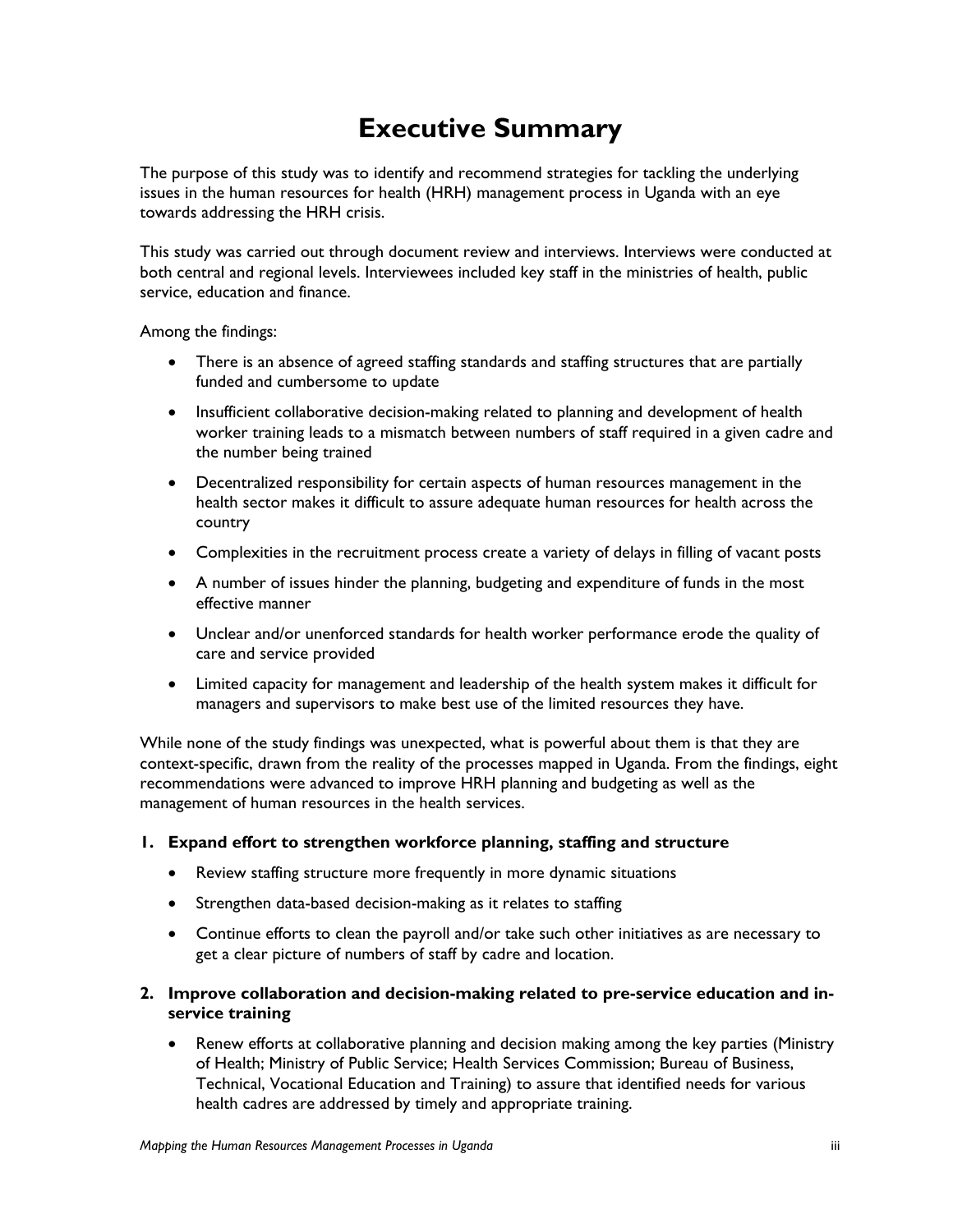#### **3. Explore selected recentralization of authority for human resources management in the health care system**

- Explore "recentralization" of certain aspects of human resources management in the health sector. Two potential approaches, presented for purposes of illustration:
	- o Recentralize the employment functions for health workers—at its most comprehensive, this would entail centralized recruitment, hiring, assignment, compensation and transfer
	- $\circ$  Form a council, at the national level, that coordinates recruitment, hiring and assignment of staff while leaving the authority for hiring at the district level.

#### **4. Streamline recruitment and hiring**

- Reduce the number of steps in the recruitment and hiring process and minimize amount of time taken at each step
- Use different strategies at different times, depending on the urgency of the situation
- Use a variety of means of advertising vacant positions
- Introduce intermediate screening processes to increase efficiency, reduce time spent on recruitment activities.

#### **5. Improve planning and budgeting for effective expenditure of limited funds**

- Review work processes and eliminate redundancies; align budgets with stated priorities and otherwise assure that available resources are used in the most effective manner
- Assure that annual budget requests are comprehensive with respect to HRH needs—and that the requests are aligned with the anticipated timing of needs
- District officers should assure that the bases for budget requests are both defensible and well documented
- Explore "premium" payments as a means of compensating for extra shifts, supervision and other duties in excess of standard
- Advocate for more funds in both operating and capital budgets to cater for housing allowances and social amenities in remote sites
- Convene a group of health workers, district officers, community members and others to look at the problems of poor housing and absence of social amenities together and to explore what might be done to improve the situation.

#### **6. Establish and use standards for health worker performance**

- Re-establish, communicate and enforce performance standards
- Provide mentoring and supportive supervision
- Recognize and reward health workers for good performance.

#### **7. Build capacity for management and leadership in the health system**

• Develop and conduct a supervision, management and leadership training program for district directors, deputy directors and the in-charges of all health facilities.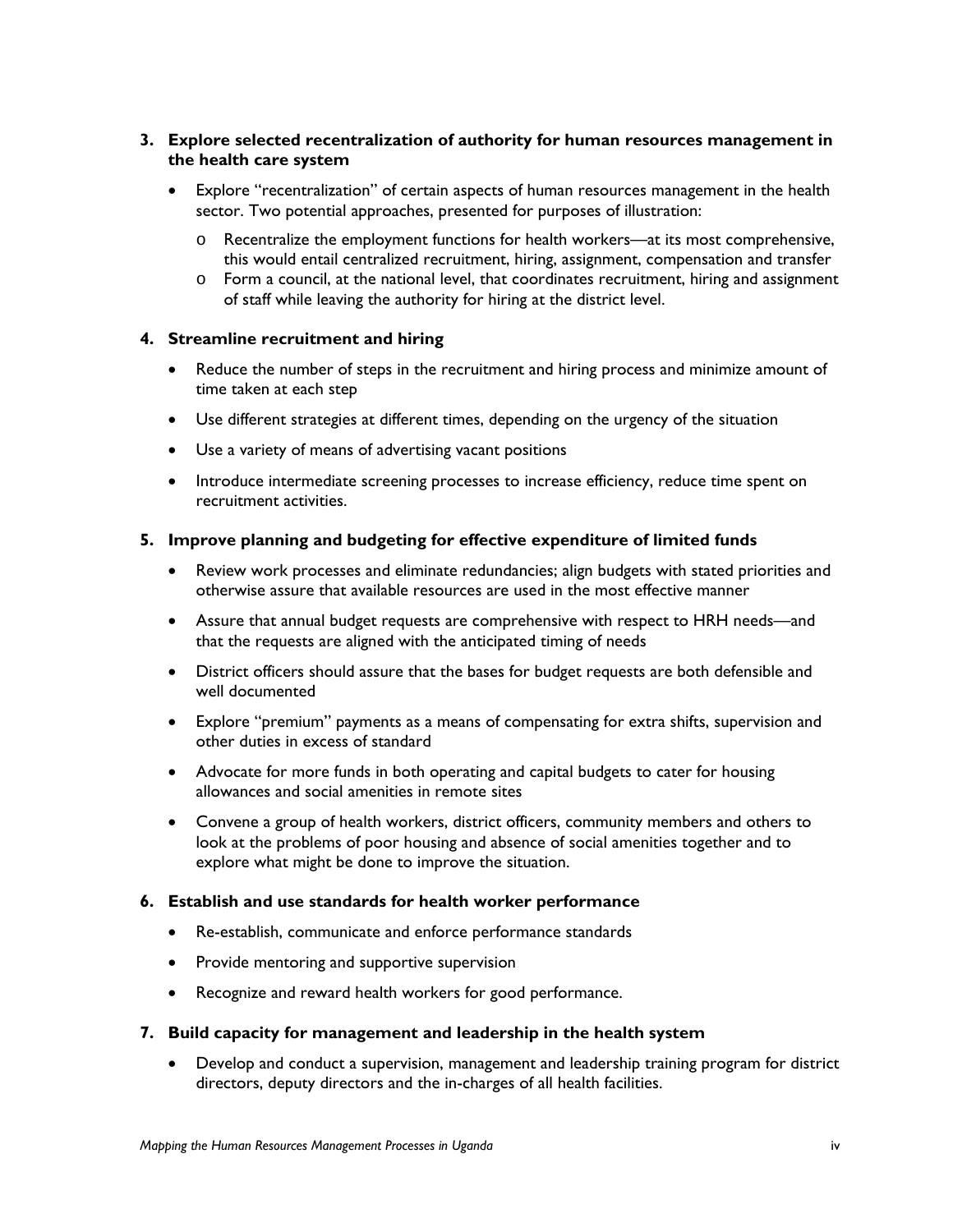#### **8. Increase capacity for planning and budgeting for health system expenditures**

• Develop and conduct a course on planning and budgeting for district directors, deputy directors and health facility in-charges which introduces basic concepts and assists participants to learn to employ these concepts in the context of the Government of Uganda annual planning and budgeting cycle.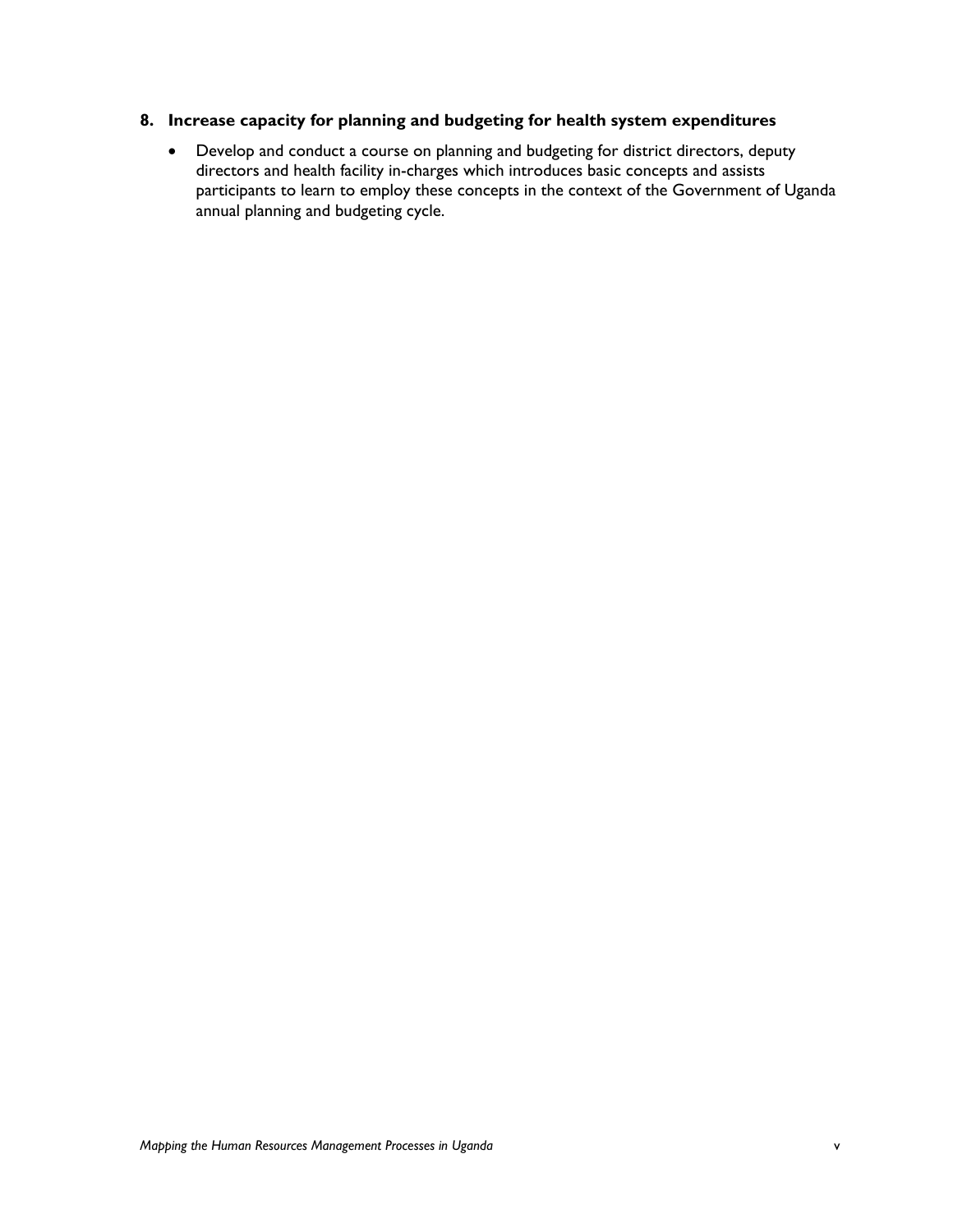## **Background**

Uganda, like many developing countries, is experiencing a human resource for health (HRH) crisis. Uganda is ranked (World Health Report 2006) among the 57 countries worldwide with a "critical shortage" of health service providers (defined as doctors, nurses and midwives). The health workforce numbers and population/patient health worker ratios are low. The total numbers of the main categories of health workers and the population/health worker ratios for the nation, based on the 2002 household and population census, are shown in the table.

| Cadres                 | <b>Number</b> | <b>Population per</b><br><b>Health Worker</b> |
|------------------------|---------------|-----------------------------------------------|
| <b>Medical Doctors</b> | 2.919         | 8.373                                         |
| Allied Health Clinical | 3.785         | 6.458                                         |
| Nurses and Midwifes    | 20,165        | 1.212                                         |

#### **Table 1: Population/Health Worker Ratio**

Vacancies are available for additional staff but are not promptly filled despite the fact that funds are budgeted for the vacant positions every year. Only about 70% of approved posts are filled.

The shortage of the health workforce is aggravated by the extreme degree of maldistribution of the already scarce human resources. Some 70% of medical doctors and dentists, 80% of pharmacists and 40% of nurses and midwives are encountered in urban setting, serving only 12% of the population.

Retention, especially of highly trained cadres including medical doctors and registered nurses, is perceived to be problematic although there are currently no reliable data on attrition rates. In particular, retention of health workers in remote or hard-to-reach rural areas is a serious issue. It is also likely that the productivity of the existing health workforce can be greatly improved if its composition is better distributed and its management improved.

The structure for the management of human resources is complex, requiring adequate guidance and coordination. In a system that is intended to be decentralized, the management of human resources (HR) at the central headquarters, national and regional referral hospitals is the responsibility of the Ministry of Health (MOH), while the HR at the district and lower-level health facilities are managed by the district administrations. The Ministry of Public Service provides overall guidance and support to the sectoral ministries and districts. The HR training function is the responsibility of the Ministry of Education. Poor management at all levels is the one most frequently cited weakness as a cause of inadequate health workforce performance. Recruitment, equitable distribution and adequate retention of staff need improvement, particularly in hardship areas. Motivation and empowerment of the health workers need to be addressed. Poor supervision, particularly in lower-level institutions, is a major management shortcoming, while staff appraisal fails to distinguish between good and poor performers.

### **Purpose and Objectives of the Assignment**

The purpose of the study was to identify and recommend strategies for tackling the underlying issues in the HRH management process in Uganda towards addressing the HRH crisis.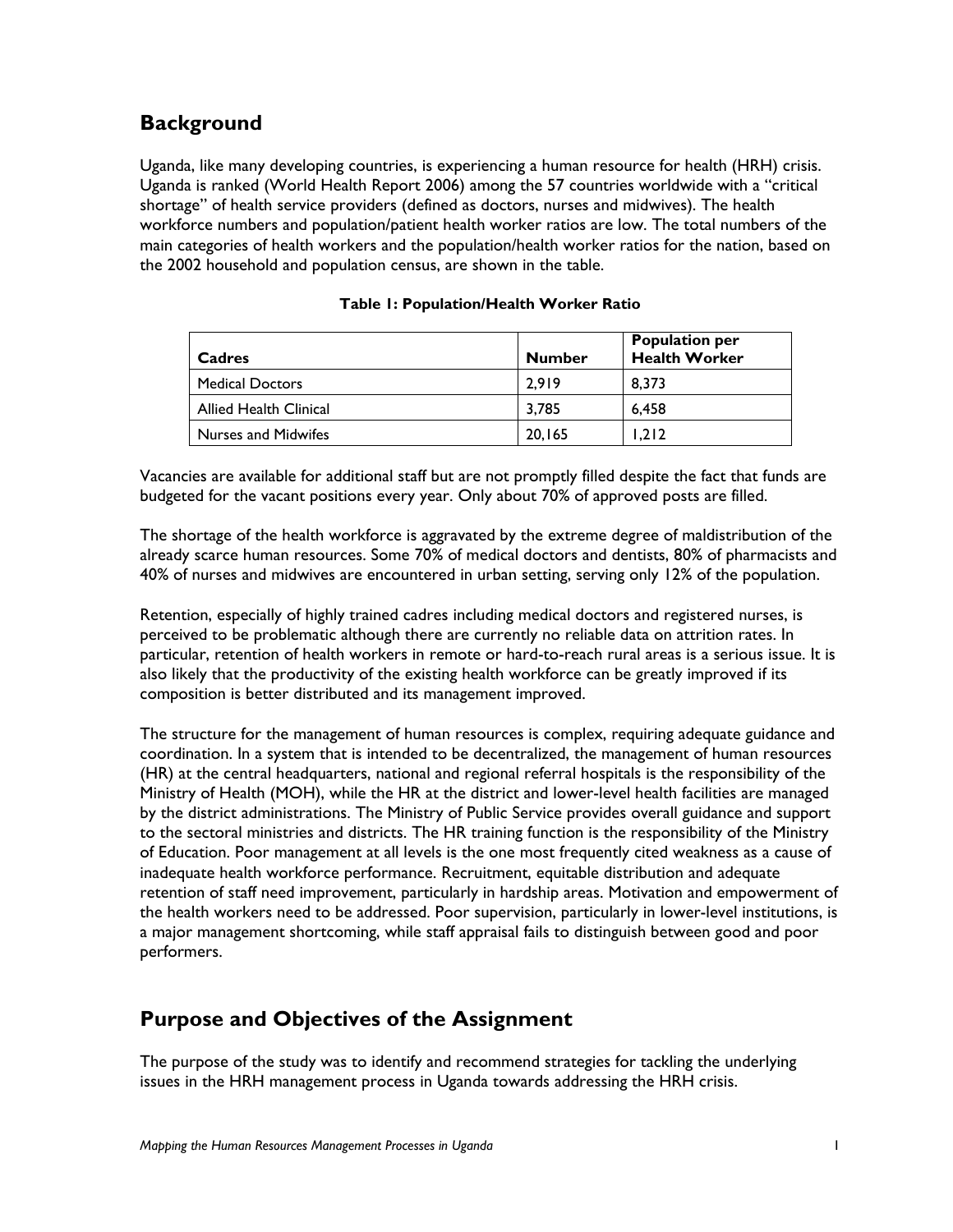The objectives of the study were to:

- 1. Map out the key HRH management functions (recruitment, hiring, posting, processing payment, etc.) and describe the responsibilities of and linkages among the various players in the decentralized health care system in Uganda
- 2. Identify the bottlenecks and underlying issues in the HR management processes for the various functions
- 3. Identify options to address the bottlenecks and underlying issues in the HRH management processes.

#### **Approach**

This study was carried out through document review and interviews. Interviews were conducted at both central and regional levels. Interviewees included key staff in the ministries of health, public service, education and finance. Annex A provides a list of documents reviewed and individuals interviewed.

#### **Observations and Findings**

The observations made and bottlenecks identified in this report are not necessarily new discoveries. Numerous earlier studies and reports (*Tracking Human Resource and Wage Bill Management in the Health Sector,* September 2004; *World Health Day Symposium*, April 2006; *Uganda Health Workforce Study: Satisfaction and Intent to Stay Among Current Health Workers*, March 2007) document the issues well. The challenge faced by the Government of Uganda is not just to identify the issues, but rather to break them down into sufficient detail as to be able to understand their causes and address them effectively. The recommendations presented in this report are intended to facilitate that process.

#### *Structure and Staffing*

- The Public Service Commission establishes a job structure that defines the number and kind of positions authorized at each facility. The structure limits the number and cadres of staff that can be hired.
- The structures are reviewed and updated by sector, with an entire ministry being reviewed at once. This presents some difficulty for the MOH, in which some components are more dynamic than others. The needs of referral hospitals, for example, and perhaps the higherlevel clinics, change more rapidly than those of the central ministry. This ministry-wide approach to structure review works against the needs of those facilities whose needs are changing rapidly.
- To be effective, the structure must be closely tied to the numbers and kinds of positions (cadres) that are needed and there must be funds to support it. Otherwise, newly emerging and needed specialties aren't reflected in the structure and so cannot be filled. As an example, if there is need for a radiologist and the structure is outdated and doesn't provide for one, then the radiologist cannot be hired. Further, if an individual has been sent for training in radiology and returns to the system, but there is no position in the structure, he/she cannot practice in that specialty and be paid for it. This creates difficulties for the facility that needs a radiologist and considerable disincentives for the newly trained radiologist.
- For budgetary reasons, the staffing structure is not fully funded. Thus, even in instances when there are positions authorized, they cannot always be filled. This creates staff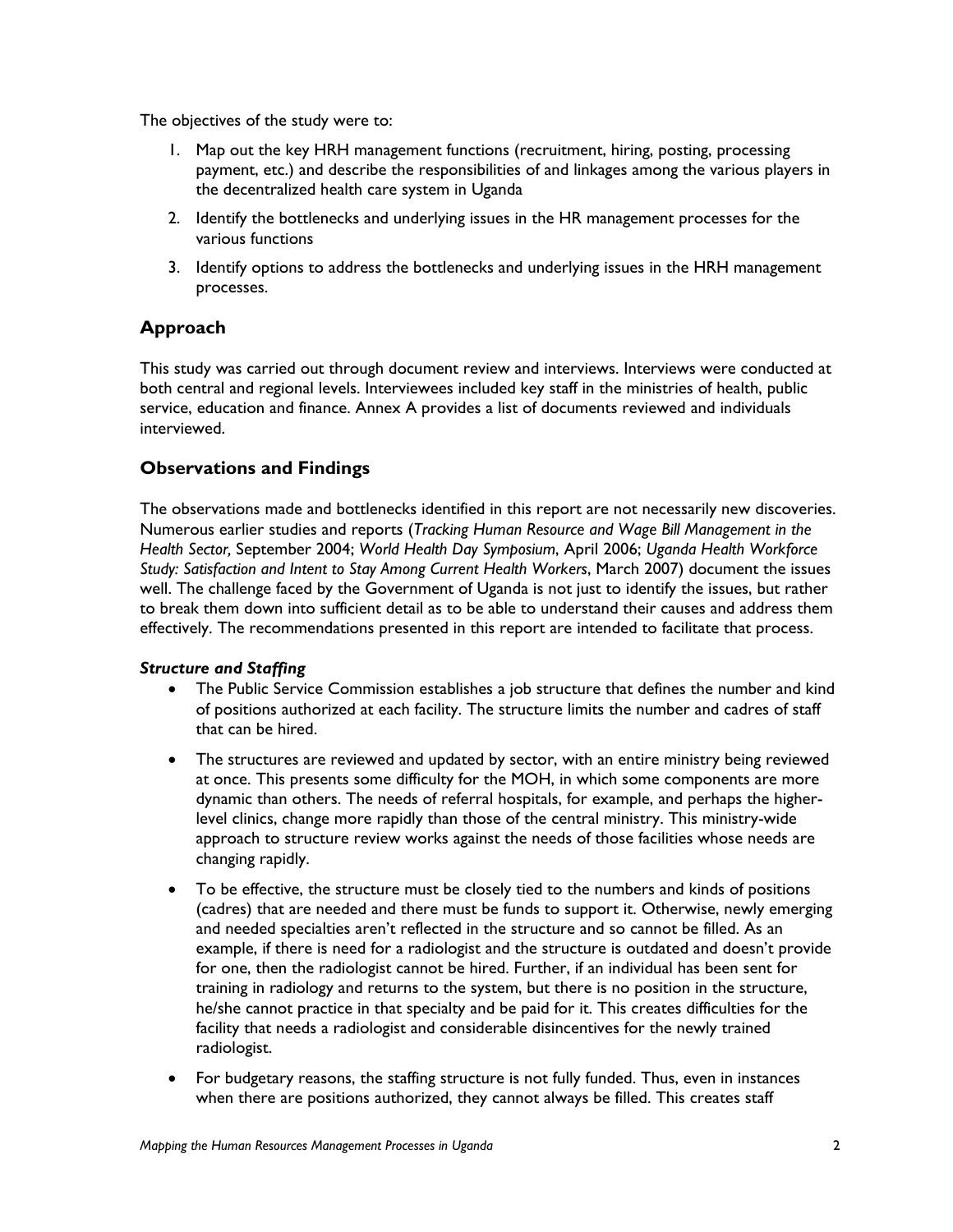shortages, heavy workload and poorer quality of patient care.

- The converse is also true: often the funds for wages are made available but recruitment of all authorized, funded positions is not complete, so funds are returned to the treasury at the end of the financial year. This is due to a number of factors, including inadequate facilitation of the Service Commissions, cumbersome recruitment processes (see Recruitment, below) and weak HR management capacity in general.
- This situation is compounded by absence of agreed patient/health worker staffing standards (how many patients should a medical officer be able to see per day, what is the proper patient/nurse ratio, etc). Without those standards, it is merely a matter of opinion as to how many are needed and whether the structure, if fully funded, would provide adequate numbers of staff.
- Despite efforts to clean the payroll and update rosters, it seems there are still problems in determining exactly how many staff of each cadre are on the payroll and where they are assigned. This makes it difficult to frame a cogent argument for review or modification of the structure.

#### *Collaboration and Decision-Making Related to Health Worker Training*

Training of health workers was not a focus of this study. Nonetheless, in the course of interviews, respondents raised the issue of a disconnect among the MOH, Ministry of Public Service and the Health Services Commission concerning numbers and cadres of staff to be trained. As a result too many of one cadre are trained, and not enough of another. In addition, there also seems to be a disagreement among the same bodies with respect to competencies required for each level of post.

#### *Authority for Human Resources Management of the Health Care System*

With decentralization, authority and responsibility for recruiting and retaining health workers devolved to the districts. This has created a situation in which the health care system, at least from an employment perspective, is seen as a district system and health workers are viewed as district resources. This has implications for both the health worker and for the optimal delivery of health care services across the country.

For the worker, transfer and movement in the system is impeded by decentralization. Movement between districts is subject to the agreement of the districts. While it is unlikely that the chief administrative officer (CAO) or district health officer (DHO) would want to interfere with a worker's opportunity for advancement, nonetheless it is up to them to agree to release a worker and that does impact mobility. For example, if there is only one enrolled nurse in an area, it will be difficult to release her for further training or a transfer to another place. Thus those workers in most remote districts are in some senses stuck in those districts.

To the extent that the health system is defined on a district basis, it becomes more difficult to assure that national health care delivery needs are met. Because authority rests at the district level, it is difficult, if not impossible, to assign and reassign staff across district lines to address needs across the country.

As a consequence, in some places there are more workers of a given cadre than there are authorized positions, while in other locations as little as 25% of the staff complement is filled. In the former case, trained workers leave the health care system to seek other kinds of employment. (An example was cited of nurses opening drug shops or private [illegal] clinics). In the latter case, high staff vacancy rates result in unacceptably high worker/patient ratios and overwork, which impacts on quality of care, staff morale and turnover, worsening the situation.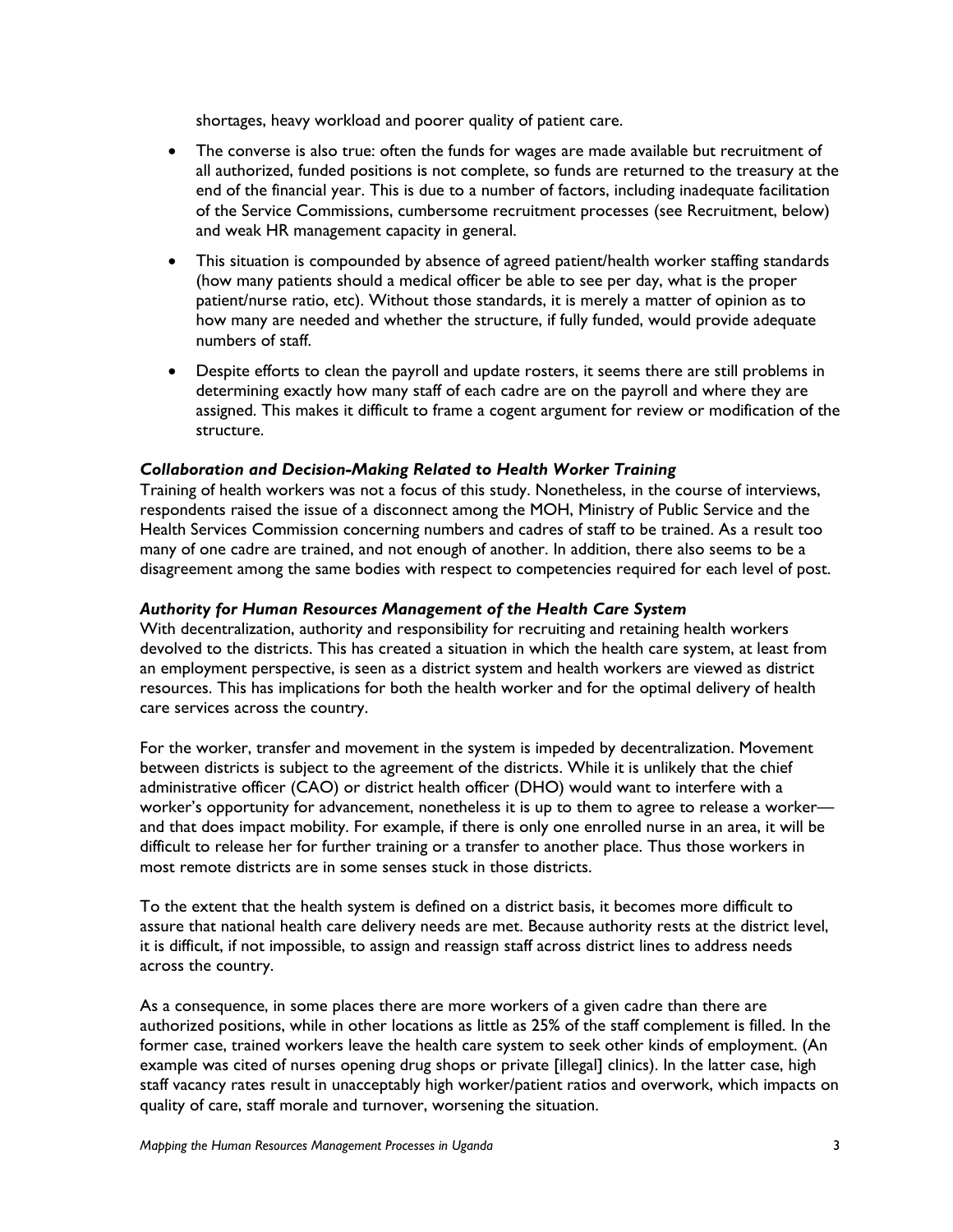#### *Recruitment*

The steps involved in the recruitment process are as follows:

- Health facility in a given district experiences the loss of a staff member
- Facility contacts District Directorate of Health Services (DDHS)
- DDHS advises the CAO
- CAO declares the post vacant
- District Services Commission (DSC) meets to review the declared positions and decide whether, when, how to advertise
- DSC advertises posts
- Applications are received and short-listed
- DSC convenes an interview panel
- All short listed candidates are interviewed
- DSC declares post for selection
- Candidates are notified
- Candidates present at DDHS office, sign letter of appointment and are advised of their postings
- Candidates report to duty station to take up posts.

Different districts have different experiences with this process. Among the bottlenecks reported:

- Cost-related delays
	- o The DSC has a role at several stages of the recruitment process. Because the commissioners must be convened and paid transport and seating allowances, the chair of the commission is likely to wait to convene the commission until there are a number of positions to be processed. Some commissions meet twice per year, some less frequently.
	- o Advertising is also costly. Where funds are limited, the chair of the commission is likely to wait to advertise until there are a number of positions to advertise.

The Central Ministry has attempted to relieve some of the costs by running block advertisements addressing the needs of all districts. This has created additional time challenges because the advertisements are not placed until all districts submit their information. In addition, because some candidates apply for posts in more than one district, a situation is created where the districts compete with one another for the best candidates.

- Delays related to bureaucracy
	- o As noted, the recruitment entails a number of steps and each step carries both signatory and record-keeping requirements. Delays occur in the hand-off from one authority to another and in terms of the time each authority takes to act.
	- o Further, in the event that a form or document is not fully completed or is completed incorrectly, it must be returned to the initiator for completion or correction. In addition, few of the processes are automated which adds to the delays.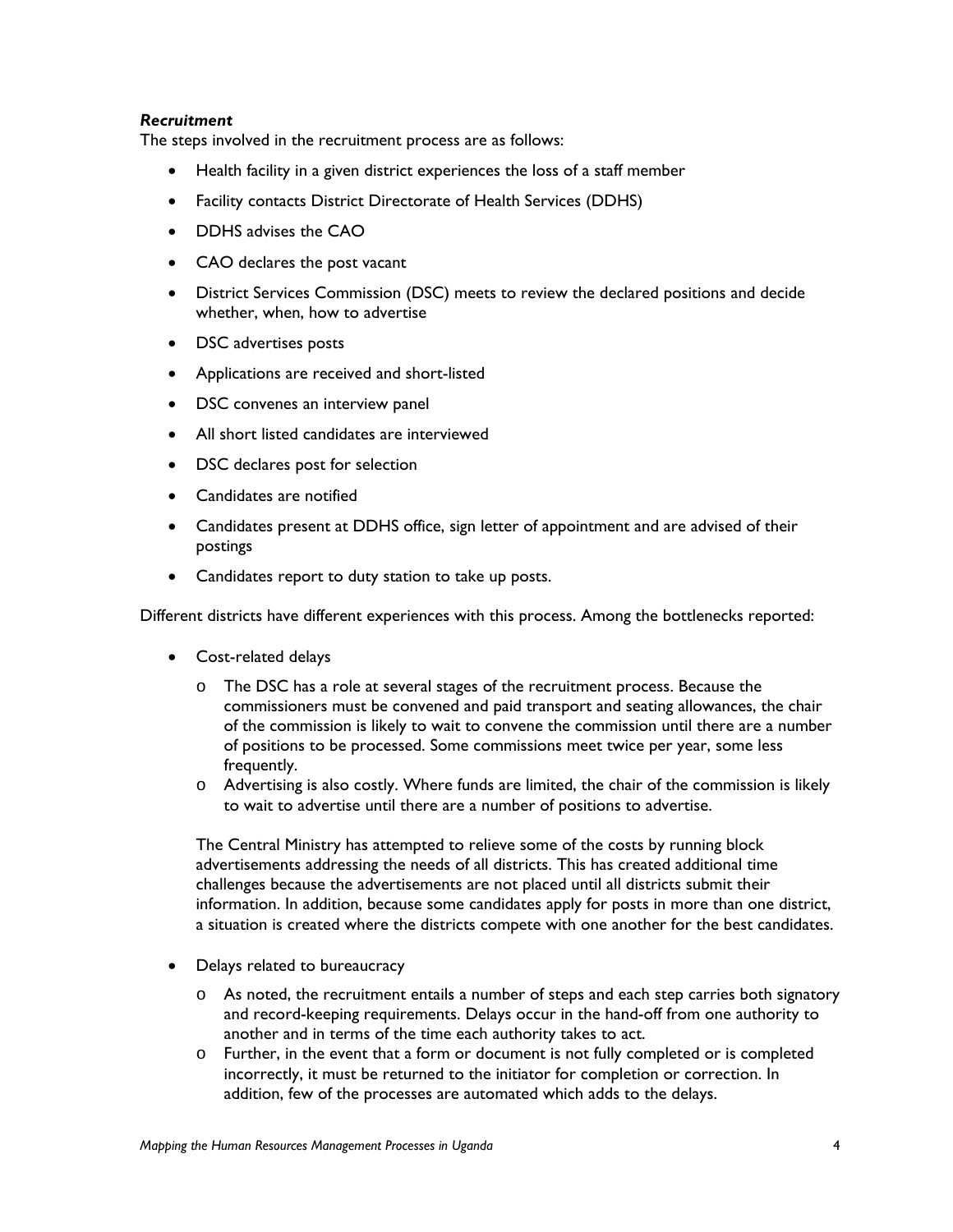- o Because the process can take a number of months it is sometimes difficult to locate the candidates once the selection decision has been made. In other cases, in the interval between applying and being offered the post, the candidate has found other employment
- Delays related to process design
	- o Once applications have been short-listed, all short-listed candidates (those who meet minimum qualifications) are interviewed. In cases where there are many candidates, the interview process is quite time-consuming.
- Delays in accessing payroll for newly hired staff
	- o For a number of reasons, including cumbersome processes and inaccuracies in paperwork that accompanies the hiring of a new employee, staff often begin work several months before the paperwork has been completed, allowing them to be paid.
- Delays in confirming new staff
	- o Newly hired staff are placed in probationary status for a period of time during which, theoretically, their performance is monitored and decisions are made about their suitability for confirmation into a permanent position. The tool for carrying out the assessment is the performance appraisal form. However, the form is both generic and lengthy. As a consequence, supervisors often delay in completing the appraisals. Delay in filing the appraisals leads to delay in the staff being confirmed as permanent employees.
- Delays in separation from service and access to terminal benefits, including pension
	- o The process for separating staff from service, like the process for hiring them in the first place, is cumbersome and fraught with delays. As a result, staff report experiencing a delay of weeks or months between the time they leave service and the time they are officially retired and able to access their benefits. In the meantime, as long as the position is "occupied" recruitment for a replacement cannot take place.

#### *Salaries*

Salaries are reported to be insufficient to meet the daily needs of the health worker. As a consequence, medical officers, for example take additional positions—sometimes holding more than three positions at one time—in order to assure adequate income for their households. The result is that they are not available at their ministry posts when and as needed to carry out their duties. Members of other cadres also seek additional sources of income and so are often overworked and exhausted in addition to being unavailable on site when and as needed.

#### *Allowances, Social Amenities and Other Issues*

Housing allowances (which are folded into base salaries) are considered inadequate to cover the cost of housing. In places where there is no available housing, a housing allowance does no good.

Absence of housing near the health facility (which is common in Kampala) means a medical officer or other staff member must live some distance away from the hospital or health center. In case of emergency he/she may not be able to arrive at the facility in time to carry out the needed actions.

Absence of housing in more remote places also means workers seek housing farther and farther from the work site. This may result in coming in late or absenteeism because commuting is difficult or because the health worker has concerns for his/her family. It may also lead to the health worker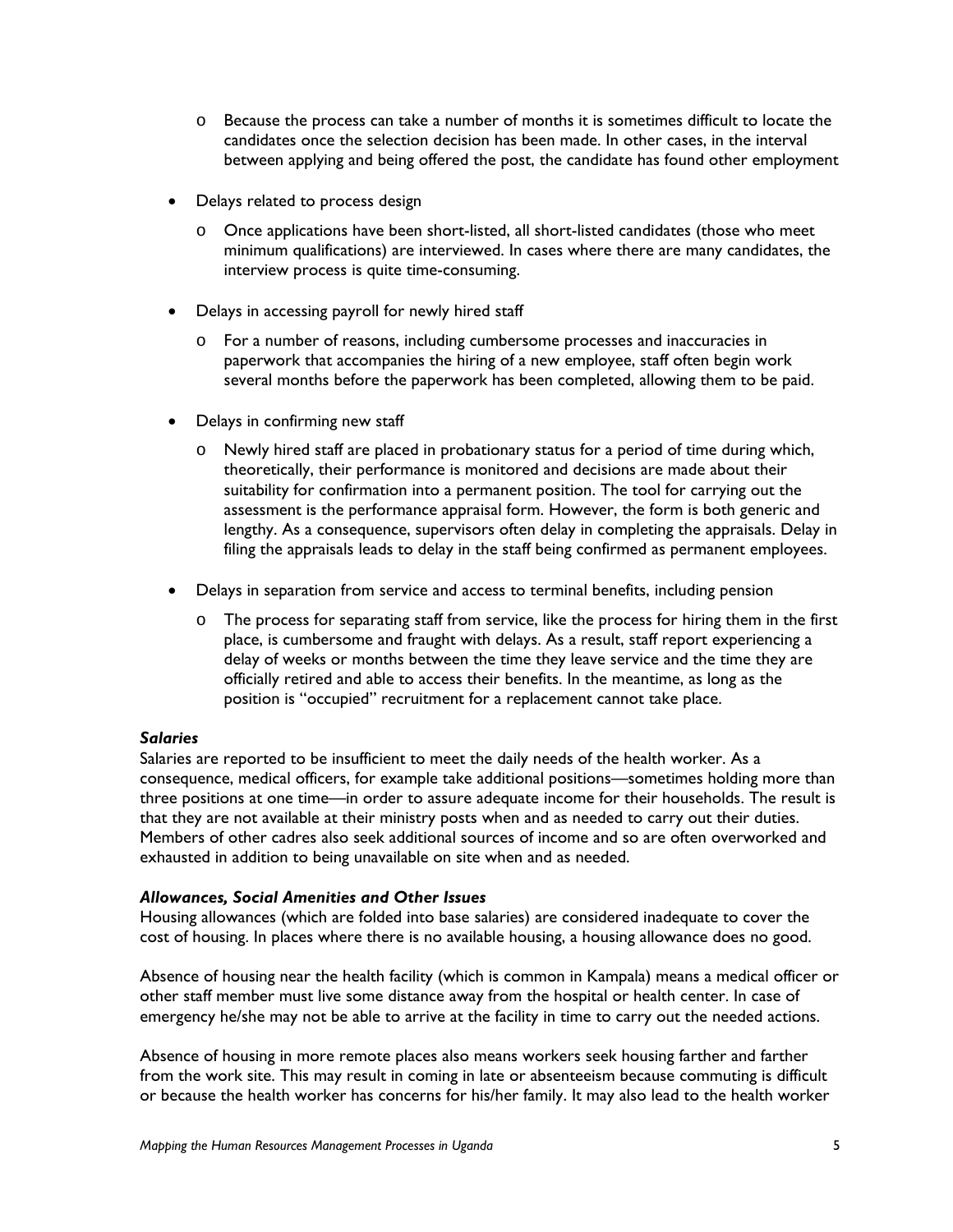subsisting in inadequate quarters (as is the case for two nurses in Gulu District who share what was formerly a kitchen as housing quarters).

In the remote areas, the health worker may have difficulties finding schools for his/her children. Similarly, the health centre may be some distance from a town making it difficult to shop for food and other household necessities. These situations make it difficult for the health worker, may impact on quality of care and definitely impact on recruitment and retention of staff.

#### *Standards for Health Worker Performance*

Many of the people interviewed at facility, district and central levels described instances of what they referred to as "bad attitude" or "lack of discipline." Examples of the bad attitude included staff coming late and leaving early, staff absenteeism, staff shouting at patients and even pilferage. Taken individually, the examples are troublesome enough. Taken together, they suggest an erosion of the bonds between the health worker, his/her patients and the health care system—a situation where the health worker is more concerned about his or her own well-being than about the patients in his or her care, or the health system of which he/she is a member. Again, those interviewed suggested that the situation, manifested differently at different levels, nonetheless exists at all levels of the sector.

While it is tempting to blame the health worker, it is more useful to think about what conditions would lead to the kind of behavior described. Presumably people enter the health field with a wish to be of service, to heal and to care for the sick and disabled. So what happened? Several issues come to mind fairly readily:

- The first is that the combination of low salaries, high workload, difficult living situations and increasing disease burden, taken together, has a corrosive effect on the dedication and commitment of the worker. The combination of feeling exhausted, being overworked and working without adequate facilities or equipment over time diminish—and eventually can destroy—the wish to serve and the ability to care.
- The second issue has to do with establishment, communication and enforcement of clear standards for health worker performance and conduct. It would appear that over time, and given the situation, standards have to some extent been forgotten or otherwise overlooked. How else to explain the reluctant acceptance of a medical officer who comes late and leaves early? Or a midwife who shouts at a patient? Or another worker who takes medicine or supplies home with him?
- The third issue is the absence of adequate supervision. Even if standards are in place, excessive workload, absence of funds and other factors limit the extent and quality of supervision received. Whereas effective supervision is supportive in nature, the situation on the ground works in favor of less frequent and more perfunctory visits. This is a problem in terms of identifying and correcting performance problems, but it can also exacerbate the sense of isolation a health worker experiences, leaving the worker feeling like he/she is "in it alone" with no one watching or caring what happens.

#### *Capacity for Management and Leadership in the Health System*

In traveling to various districts and meeting with the directors of health services it becomes clear that there is great variation in the knowledge, skill and confidence with which they plan and budget for and manage their human resources. Some have a good working knowledge of HR management issues and how to address them. These individuals are likely to be able to conceive innovative approaches to meeting their needs when more traditional approaches are insufficient. Others, however, have more difficulty. They are less likely to be able to analyze a problem such as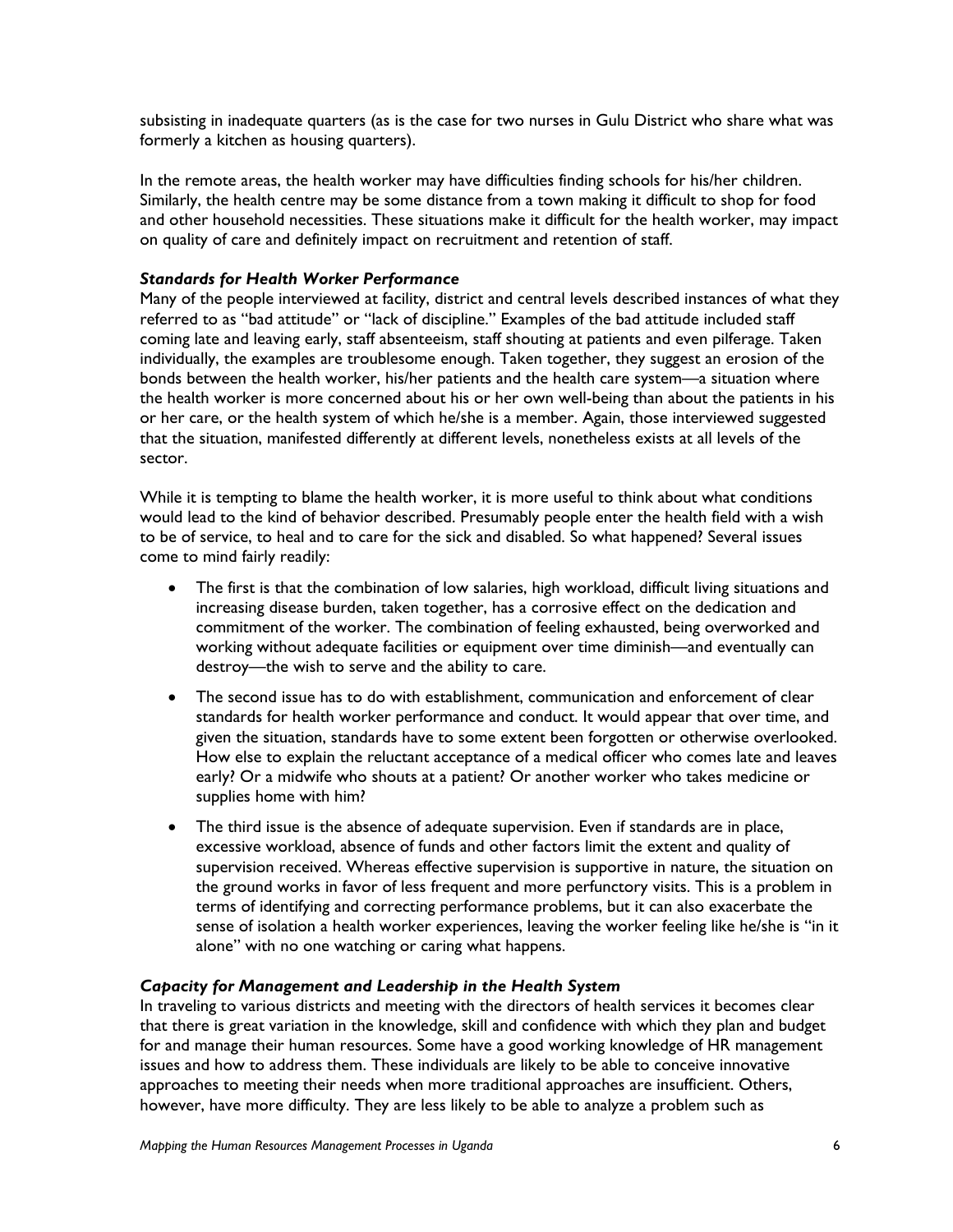recruitment and to understand its root causes. As a consequence they are limited when it comes to addressing the problem area.

Similarly, some are very knowledgeable about the planning and budgeting systems while others are not. Those who know how to "work" the system are able to maximize their access to available resources. Those who are less knowledgeable are less likely to budget for all costs, with the result that the district misses out on funding to which it would be entitled. Or, they fail to link the timing of the request to the time frame in which the need will be experienced. This can result in the district's inability to absorb and use the funds in a timely manner.

A third example has to do with what is actually requested in a budget. Some districts are able to think about the costs and needs in their districts in innovative ways—if funding isn't available from one "envelope," they identify other ways to allocate the costs and to request funds for them. Other districts struggle more.

In Uganda's decentralized health care system, the district director of health services (DDHS) occupies the senior-level management position in the district. The DDHS is to be supported by deputy directors of health services, each responsible for management and supervision of a subdistrict. In turn the hospital superintendents and health facility in-charges carry out the day-today management and supervision of their respective facilities. The model is well conceived and seems likely to facilitate the effective management of a complex set of issues and challenges related to delivery of quality health care services across the country.

One of the obstacles to successful implementation of decentralized management as described is the lack of management and supervisory skills among the incumbents of those key positions. Management is not a skill that has been taught (or taught effectively) in health/medical training programs. Further, because of shortage of staff, it is often the case that a young medical officer, clinical officer or member of an even less-skilled cadre, will be given responsibility for management of a health facility. In addition to limited technical skill and experience, he/she will often have no background on management of the people reporting to him/her at the health facility.

This is a key issue because, absent management skill, the in-charges will have a difficult time making the most appropriate use of the resources they do have. Those who participated in this study are very clear about this. While most of them were very clear about what the health indicators are and about the importance of tracking progress towards meeting them, they were also very clear that they lack management skills. In their view, an investment in management training would pay great dividends in terms of their ability to cope with a difficult situation.

### **Recommendations**

The recommendations presented below are of two kinds—those that address changes to systems and processes, and those that strengthen health workers' capacity to work effectively within the health system to deliver quality health care. Changes in any of the recommendation areas have the potential to improve management of HRH; changes in all are necessary for optimum benefit to the health sector and its beneficiaries.

As was noted repeatedly during the study, the problems Uganda faces are inherently complex and difficult to resolve. Many of the system improvements require cross-sectoral discussion and collaboration; some require changes in the law. Thus, time—as well as willingness—is needed.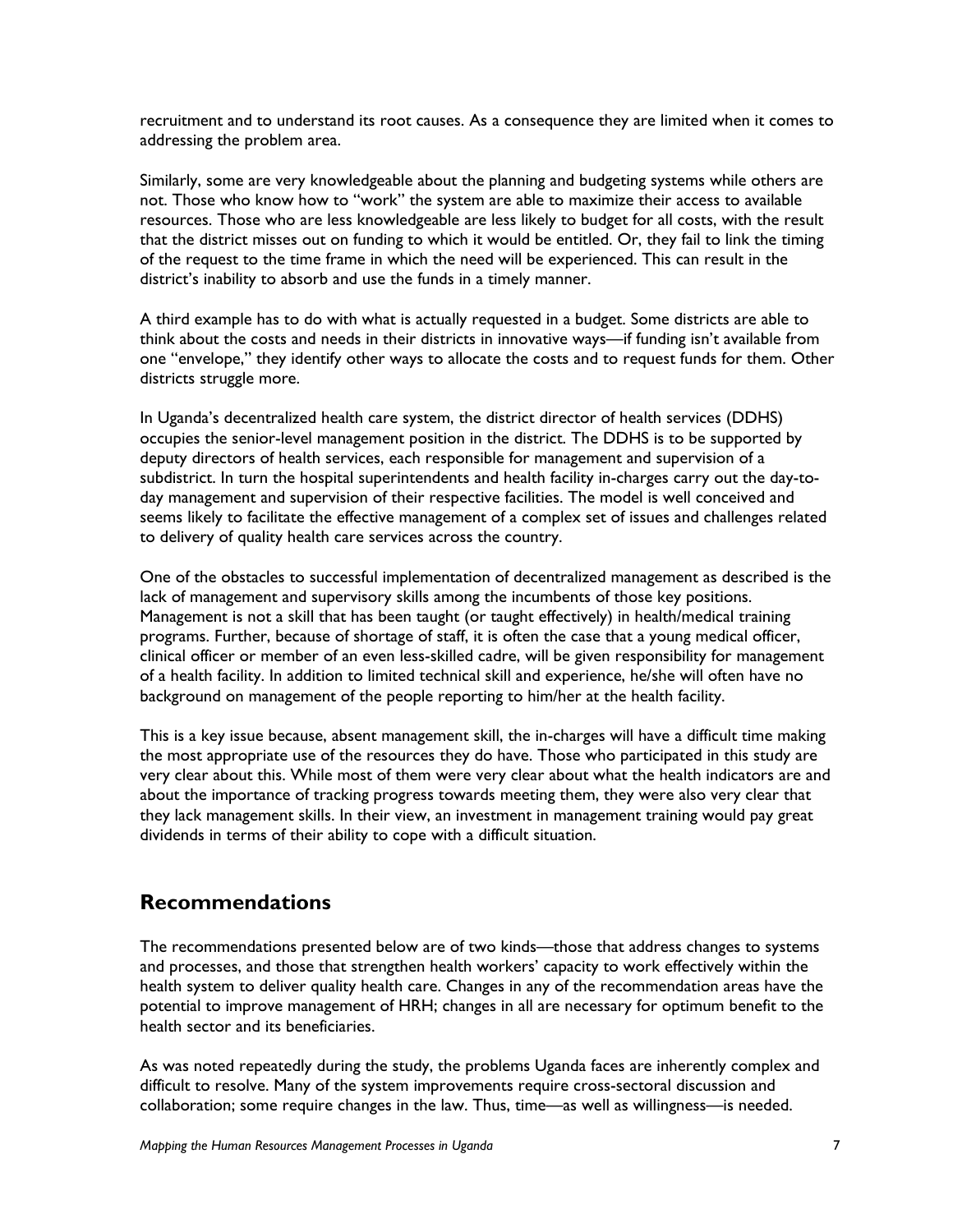However, the complexity of the situation and range of recommendations should not be allowed to serve as a barrier to taking any action at all. Indeed, we would recommend beginning immediately on a course of action to improve planning, budgeting, supervision and management through training and follow-up coaching and support. Done properly, actions here would enable district health officers and others to take maximum advantage of the resources currently available to them.

A list of the specific recommendations is provided below. This section is followed by a more detailed description of each.

#### **1. Expand effort to strengthen workforce planning, staffing and structure**

- Review staffing structure more frequently in more dynamic situations
- Strengthen data-based decision-making as it relates to staffing
- Continue efforts to clean the payroll and/or take such other initiatives as are necessary to get a clear picture of numbers of staff by cadre and location.
- **2. Improve collaboration and decision-making related to pre-service education and inservice training** 
	- Renew efforts at collaborative planning and decision making among the key parties (Ministry of Health; Ministry of Public Service; Health Services Commission; Bureau of Business, Technical, Vocational Education and Training) to assure that identified needs for various health cadres are addressed by timely and appropriate training.

#### **3. Explore selected recentralization of authority for human resources management in the health care system**

- Explore "recentralization" of certain aspects of human resources management in the health sector. Two potential approaches, presented for purposes of illustration:
	- o Recentralize the employment functions for health workers—at its most comprehensive, this would entail centralized recruitment, hiring, assignment, compensation and transfer
	- $\circ$  Form a council, at the national level, that coordinates recruitment, hiring and assignment of staff while leaving the authority for hiring at the district level.

#### **4. Streamline recruitment and hiring**

- Reduce the number of steps in the recruitment and hiring process and minimize amount of time taken at each step
- Use different strategies at different times, depending on the urgency of the situation
- Use a variety of means of advertising vacant positions
- Introduce intermediate screening processes to increase efficiency, reduce time spent on recruitment activities.
- **5. Improve planning and budgeting for effective expenditure of limited funds**
	- Review work processes and eliminate redundancies; align budgets with stated priorities and otherwise assure that available resources are used in the most effective manner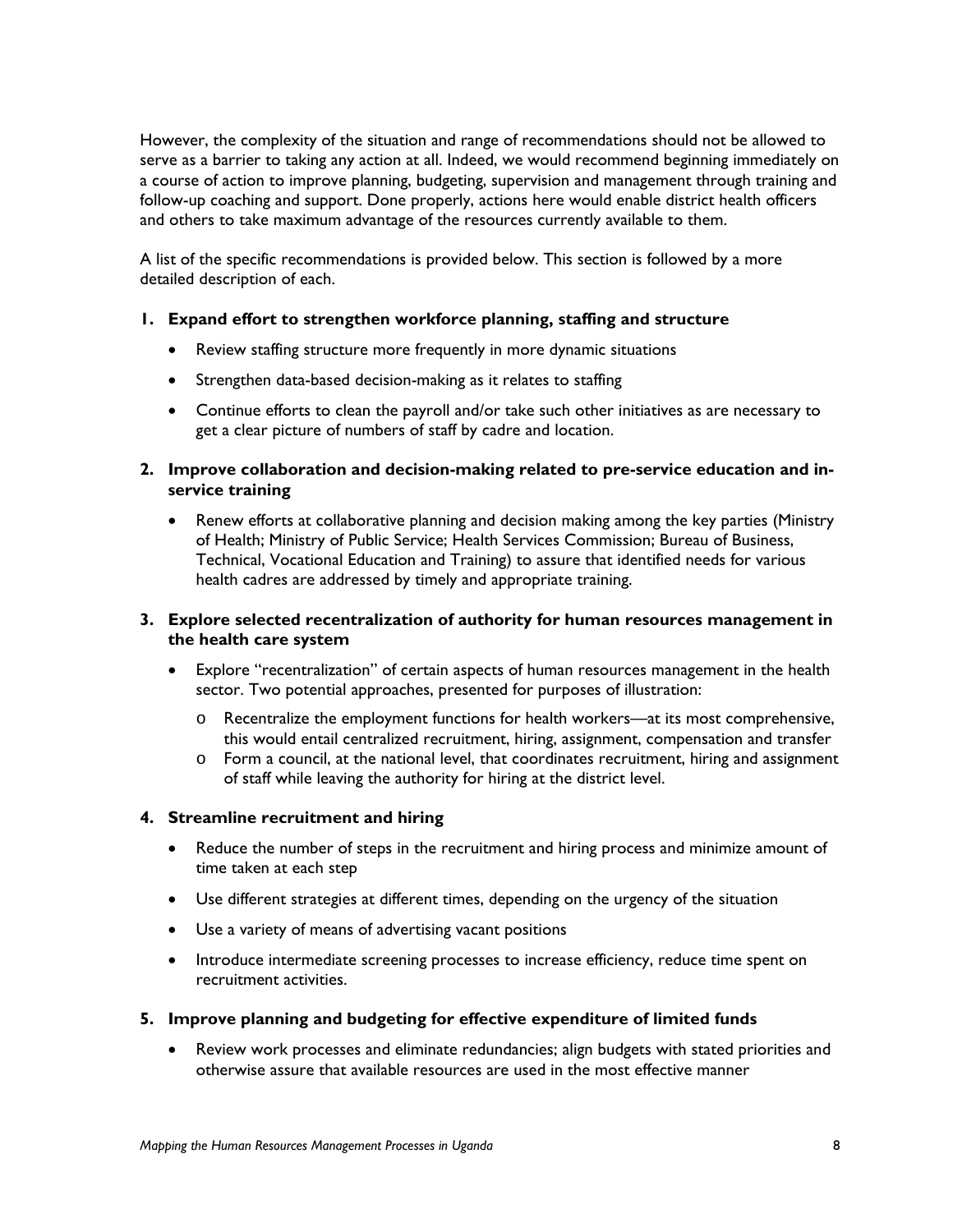- Assure that annual budget requests are comprehensive with respect to HRH needs—and that the requests are aligned with the anticipated timing of needs
- District officers should assure that the bases for budget requests are both defensible and well documented
- Explore "premium" payments as a means of compensating for extra shifts, supervision and other duties in excess of standard
- Advocate for more funds in both operating and capital budgets to cater for housing allowances and social amenities in remote sites
- Convene a group of health workers, district officers, community members and others to look at the problems of poor housing and absence of social amenities together and to explore what might be done to improve the situation.

#### **6. Establish and use standards for health worker performance**

- Re-establish, communicate and enforce performance standards
- Provide mentoring and supportive supervision
- Recognize and reward health workers for good performance.

#### **7. Build capacity for management and leadership in the health system**

• Develop and conduct a supervision, management and leadership training program for district directors, deputy directors and the in-charges of all health facilities.

#### **8. Increase capacity for planning and budgeting for health system expenditures**

• Develop and conduct a course on planning and budgeting for district directors, deputy directors and health facility in-charges which introduces basic concepts and assists participants to learn to employ these concepts in the context of the Government of Uganda annual planning and budgeting cycle.

### **Detailed Recommendations**

- **1. Expand effort to strengthen workforce planning, staffing and structures** 
	- *Review staffing structures more frequently in more dynamic situations.* Identify those facilities or locations where the situation is more dynamic and review the structure in those areas more frequently in order to be able to respond to the changes.
	- *Strengthen data-based decision-making as it relates to the staffing.* A key first step is to establish some sort of work-load or patient/health worker ratios. Preliminary work has been done in this area and can be found in *Health Service Staffing in Uganda: Developing a New Workload*based Methodology from Studies of Mukono and Mbale District Health Systems (February 2007). Once established, the standards must be used rigorously to assess the need for staffing changes, and all requests for staffing should be presented in terms of staffing standards.
	- *Continue efforts to clean the payroll and/or take such other initiatives as are necessary to get a clear picture of numbers of staff by cadre and location.*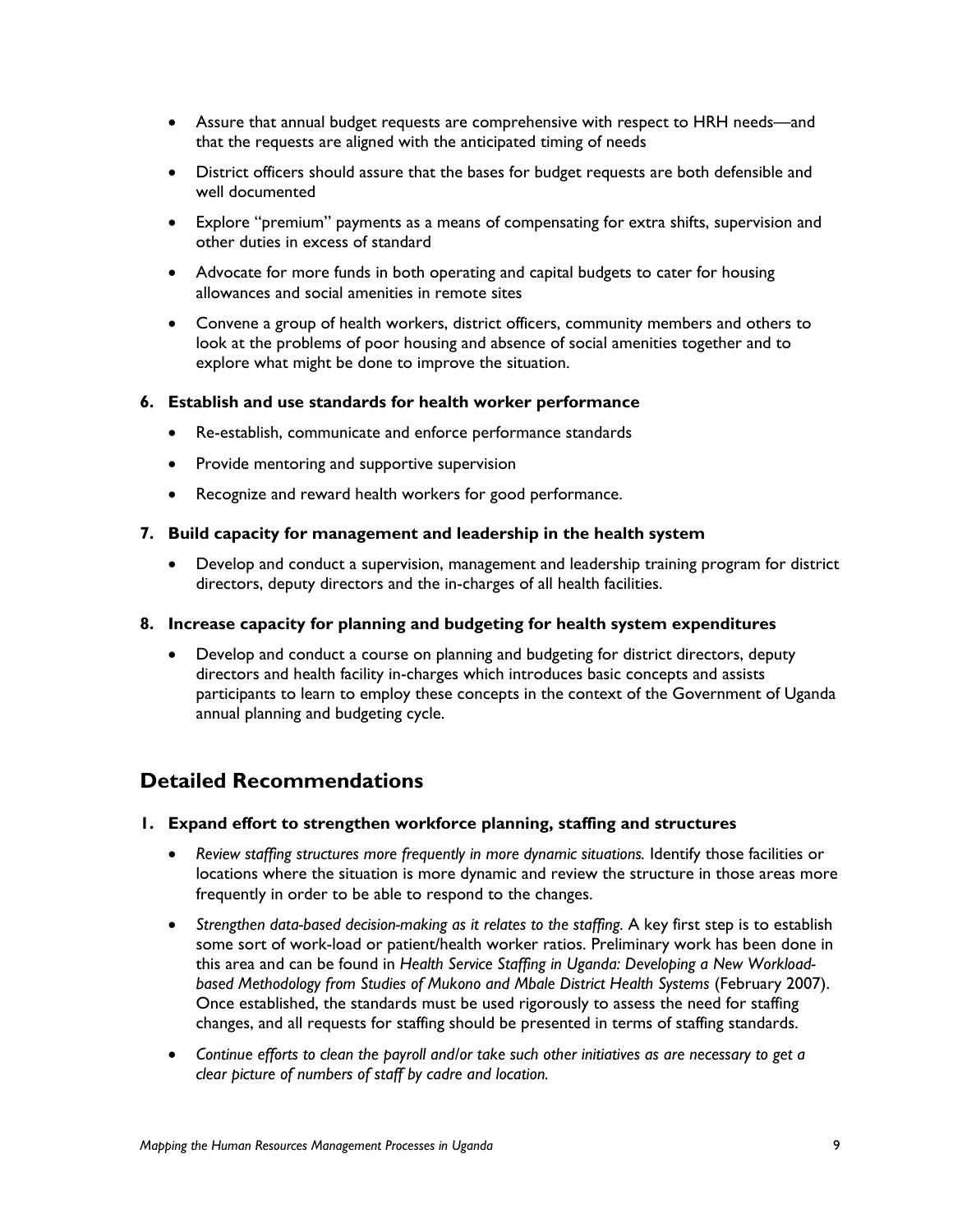#### **2. Improve collaboration and decision-making related to pre-service education and inservice training**

- Decisions related to the training of staff of various cadres to meet the needs of various levels of facilities in various locations cannot be taken by a single division, department or ministry. Collaborative efforts are essential. Such collaboration must be rooted in a mutual respect among the parties for the perspective, knowledge and authority that each brings to the table. Efforts have been made in the past to foster such collaboration, with the Division of Business, Technical Vocational Education and Training taking the lead.
- It would be worthwhile to understand better what initiatives were undertaken, and where the problems arose that led to a discontinuation. With that information in hand, a new approach or an approach modified to rectify the problems could be undertaken with higher likelihood of success.

#### **3. Explore selected recentralization of authority for human resources management in the health system**

- Government functions were decentralized in the interest of improving the management of those functions. Arguably, decision-making is best done by those closest to the issues about which decisions are being made. One of the trade-offs has been the creation of district systems and the loss of a national perspective—a significant issue when it comes to assuring equitable access to health care and services across the country.
- With this in mind, it would be worthwhile to explore "recentralization" of certain aspects of human resources management in the health sector. One approach would be to recentralize the employment functions for health workers. At its most comprehensive, this would entail centralized recruitment, hiring, assignment, compensation and transfer.
- Another approach would be to form some sort of council, at the national level, that coordinates recruitment, hiring and assignment of staff while leaving the authority at the district level. Further study would be necessary to develop a detailed approach. What seems clear, however, is that the purely district-based approach results in maldistribution of staff, and a very uneven provision of health care services to the citizens of Uganda.

#### **4. Streamline recruitment and hiring**

- *Reduce number of steps in the process.* The number of steps in the process almost certainly adds to the time it takes to recruit staff. It would be worthwhile to explore whether any steps can be eliminated or consolidated to speed up the process.
- *Minimize amount of time taken at each step.* In addition to trying to reduce the number of steps, it would also be important for individuals and offices at each step in the process to examine their involvement in the process in order to determine whether there are ways of moving the paper more quickly. Similarly, ongoing efforts should be made to assure that paperwork is completed (and completed accurately) before it is passed along to reduce the likelihood of being returned for correction.
- *Use different strategies at different times, depending on urgency of the situation*. It seems clear that cost is one of the issues that influences the way in which the recruitment process is carried out. It is the objective of containing costs that leads to "bulk processing" of recruitment activities, thereby minimizing the number of times the DHSC must meet, thereby minimizing the number of advertisements that must be placed and so forth. The efforts to contain costs work against the efforts to recruit and place new staff as quickly as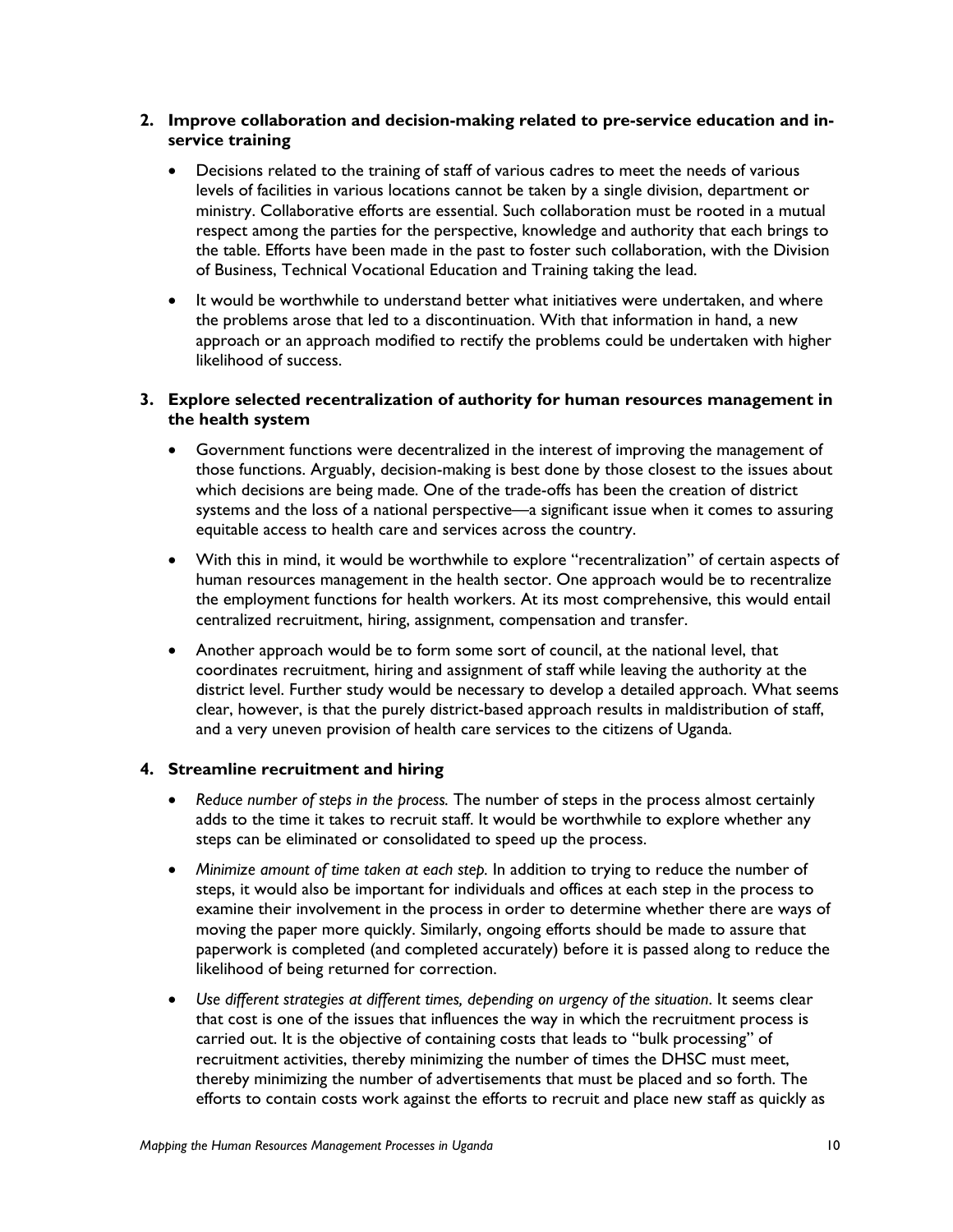possible. There is no easy answer here, but if it is not already being done, it would be important to make situational choices about when cost containment should be the driver and when expeditious hiring of staff should take precedence over cost considerations.

- *Introduce intermediate screening processes to increase efficiency, reduce time spent on recruitment activities.* In those districts where there is often a surplus of candidates for vacant positions, one way of reducing cost and speeding up the process would be to introduce an intermediate screening process between short-listing and interviews. Where short-listing identifies all those who meet minimum qualifications, the intermediate screen would involve ranking or prioritizing the minimally qualified candidates according to the strength of their candidacy. Then a select number of the best qualified candidates could be invited for interview, rather than inviting all who meet the minimum requirements.
- *Use a variety of means of advertising vacant positions*. When interviewees spoke of "recruitment," they referred almost exclusively to the practice of advertising in the Englishlanguage newspapers based in Kampala. In those districts where it is difficult to attract sufficient candidates for positions, alternative modes of advertising should be explored. While this study didn't go into sufficient detail to permit the making specific recommendations, alternatives might include arranging for public service radio advertisements or placing fliers in various sites both in the district in question and in others. Further examination of the issue would doubtless suggest other avenues that might bear fruit.

#### **5. Improve planning and budgeting for most effective expenditure of limited resources**

- Assure that available resources are used in the most effective manner. Clearly, availability of additional funds would resolve some of these issues. In the meantime, several actions should be taken to assure that available resources are spent in the most effective manner. Specific suggestions include the following:
	- o Parties at all levels of the sector should examine their operations to determine whether and how operations can be made more efficient, thereby freeing up additional resources. This might involve looking at work processes to eliminate redundancies and duplications of effort. It could involve streamlining or harmonizing processes to remove hurdles or bottlenecks. It might involve looking at budgets and resource allocation priorities and making adjustments.
	- o DDHSs, working with the district CAOs and others, should assure that annual budget requests are comprehensive with respect to HRH needs—and that the requests are aligned with the anticipated timing of needs. This means, for example, that all recruitment costs are requested and that funds are requested for disbursement during the quarter in which they will be needed.
	- o District officers should assure that the bases for their requests are both defensible and well documented.

*Explore "premium" payments.* While funds for base salary increases are in short supply, it would be worth exploring whether and under what circumstances "premium pay" could be offered in recognition of certain kinds of responsibilities. Such payments could be "top-ups" as opposed to base salary increases and could be awarded when the situation warranted. So, for example, a "premium payment" might be offered in recognition of supervisory visits to health facilities. Another example would be payment for hours worked in excess of a certain number in a day or a week. While the concept seems to make sense on its face, further exploration would be necessary in order to understand administrative requirements and, in turn, what is feasible and sustainable. To the extent that such payments are considered, it is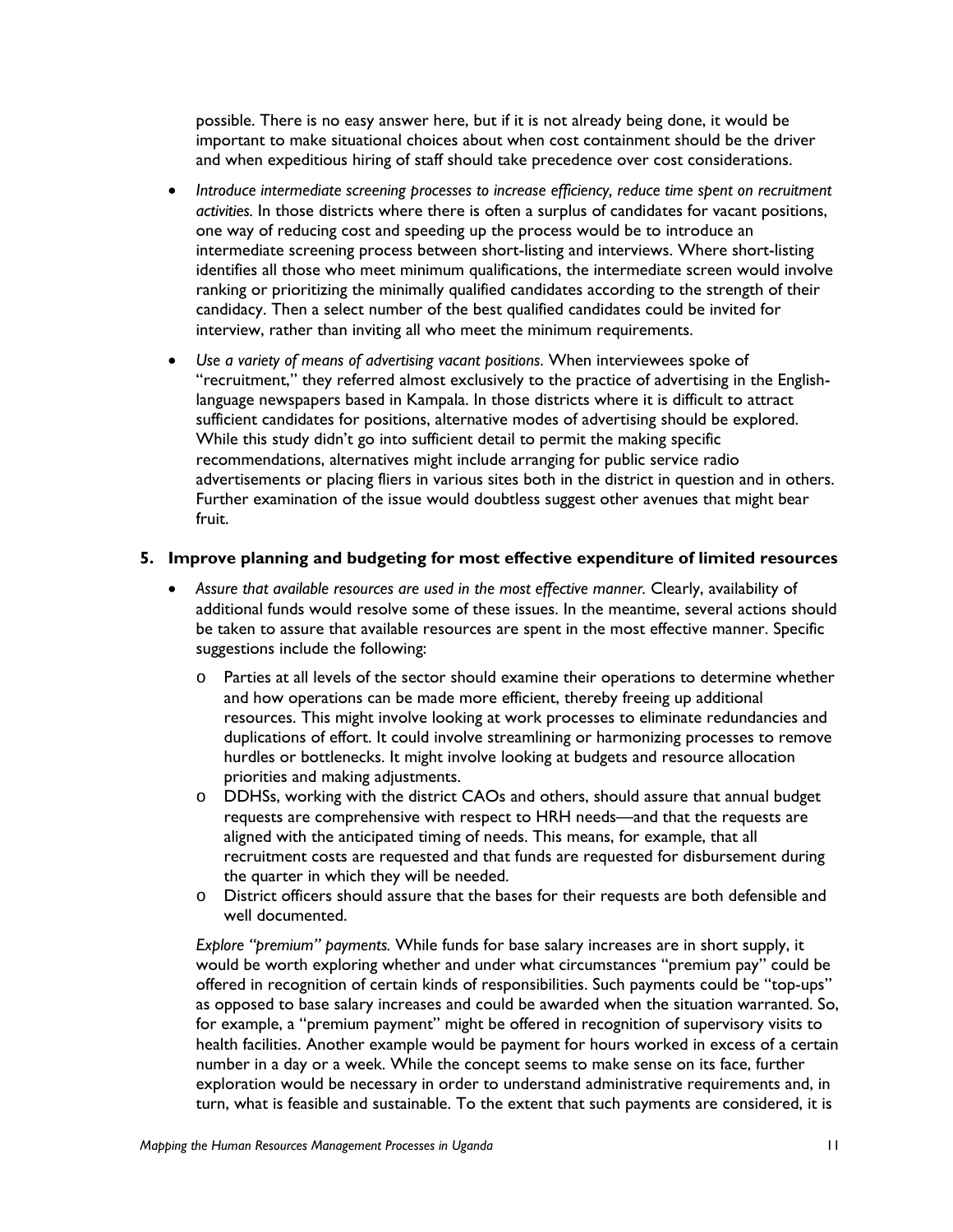important to think about them not as "incentives"—paid to encourage the worker to undertake certain tasks—but rather as payments in recognition of the demands of certain activities which the worker is obligated to undertake whether or not there is premium payment available.

- Advocate for more funds in both operating and capital budgets. These are difficult issues without obvious solutions. While it is tempting to say that higher salaries will address the problems, higher salaries won't make housing more accessible if the housing doesn't exist. On the other hand, higher salaries might permit staff members to make choices not available to them at present (they might be able to send their children to school in another town, for example). Similarly, availability of capital funds would make it more likely that additional and suitable housing could be organized for health workers. With these thoughts in mind, persistent advocacy, using clear and convincing arguments backed by documentation of the needs is certainly worth doing, as part of a package of interventions.
- *Convene a group of health workers, district officers, community members and others together to work together and to look for some answers, even if they are only temporary solutions.*  Absence of housing and social amenities is a complex issue, one that is broader than the health sector and one that impacts different individuals in different ways. For these reasons, it might be useful to bring together a group of individuals to look at the problem together and explore what might be done. There may be a series of small interventions that, taken together, can improve the situation, even if only temporarily. This approach has the advantage of bringing many different perspectives to bear on the issue. It also allows health workers to comment on what would make a difference to them—and for community members to talk about what is and is not possible in that community. Done well, it can also foster relationships among the disparate groups and perhaps strengthen their interest in working together to find a solution.

#### **6. Re-establish and use standards for health worker performance**

- There was a fair amount of agreement among those interviewed that this "pattern of poor behavior" is pernicious and eroding both quality of care and service for patients and morale for staff. The question is about how to bring about a change.
- Since the problems are reported at virtually all levels of the sector in one manifestation or another, it would make sense to tackle them in the same way:
	- o Leaders in the sector could begin by exploring with one another what the issues are and what acceptable standards might be
	- o Having determined what the standards should be, sector leaders then must both hold themselves accountable for meeting the standards and communicate the standards to those below them in the sector hierarchy
	- o Through a combination of mentoring, supervision and recognition, health workers would begin to recognize that the standards are important, that their leaders are willing to support them in trying to meet the standards, and to recognize their good performance and invoke discipline for unacceptable behavior.

As noted in the findings, there are two issues at play here—the first being the provision of technical assistance to the health worker—assisting him or her to understand the standards, and guidance on how to meet them. The second has to do with re-establishing the bonds between the health worker and the system within which he or she works—re-enforcing the notion that supervisors are watching, and that they care both about the quality of the work being done and about the person doing the work. The mechanisms need not be elaborate to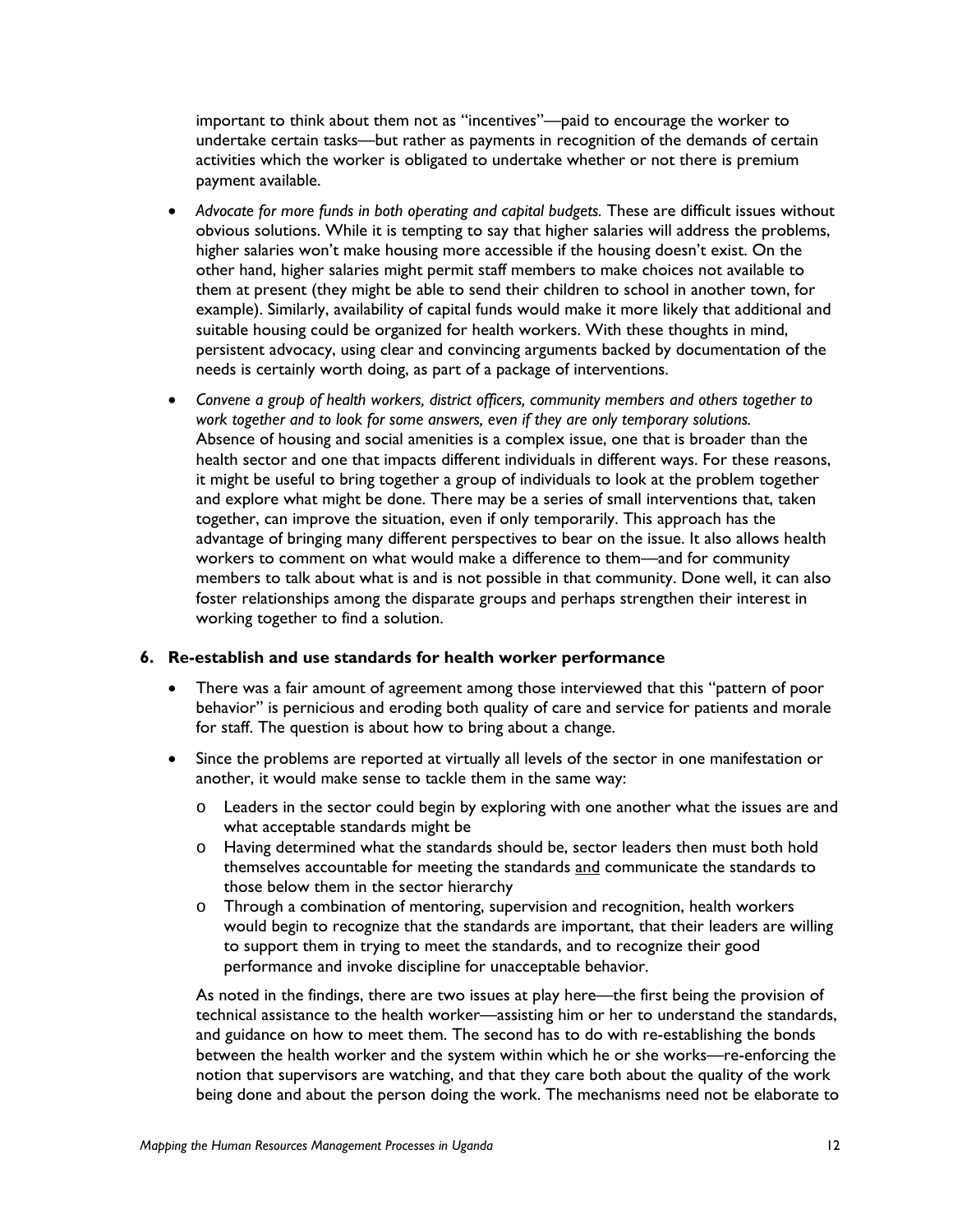be effective. Supervisors and health workers interviewed attested to the importance of supervisory visits that are frequent enough and lengthy enough to permit real discussion of issues and problems, and of the value of an annual recognition and rewards dinner.

#### **7. Build capacity for management and leadership in the health system**

- Absence of skill in a variety of management functions precludes the health manager's ability to take full advantage of the resources that are available to him or her. While it is true that there are insufficient numbers of health workers, and a maldistribution of those in the system, improved supervision and management would allow the health system to improve the productivity of the workers that are available—whether through better planning and budgeting, better supervision or improving cooperation and collaboration among members of the health care team. The managers interviewed in the course of this study are keenly aware of this and struggling to improve their skills. They are able to describe their management and supervisory goals. They are also hungry for management and supervision training that will help them know the best ways of achieving those goals. With this in mind, we recommend development and conduct of a supervision, management and leadership training program for district directors, deputy directors and the in-charges of all health facilities*.* Important characteristics of such a course include the following:
	- o Content should include job design, setting performance expectations for staff, monitoring and evaluating staff performance including carrying out effective conversations about both good and problem performance, principles and practices of supportive supervision, developing plans to improve performance
	- $\circ$  As much as possible, examples, cases and exercises should be taken from real-life situations where theory and practice can come together in the context of the challenges they face every day
	- o The training should be a combination of interactive lecture, demonstration and real-life problem solving
	- o To increase its likely impact, it should include both classroom training and coaching/mentoring
	- o In the course of the training, participants should be encouraged to establish an informal support network among themselves
	- o Program design should be tailored to the different management challenges present at each level in the system; this would mean designing a program appropriate to DDHSs, one for deputy DDHS and a third for facility in-charges and hospital in-charges
	- o The program should be designed to "cascade" down through the system, and more senior, more effective district personnel should be developed to serve as co-trainers for the facility-level training.

#### **8. Increase capacity for planning and budgeting in the health system**

- In the interest of leveling the playing field—and reducing the variation in skill and ability in the various districts—and in the interest of assuring that available resources are used as efficiently as possible, the relevant ministries should offer a training program for district staff. For optimal effectiveness, the course should incorporate the following features:
	- o Course content should include planning, budgeting and creative financing of district needs
	- o The training should be participatory and include activities and problems to solve as well as interactive lectures
	- o The training should include both classroom experience and some sort of follow up—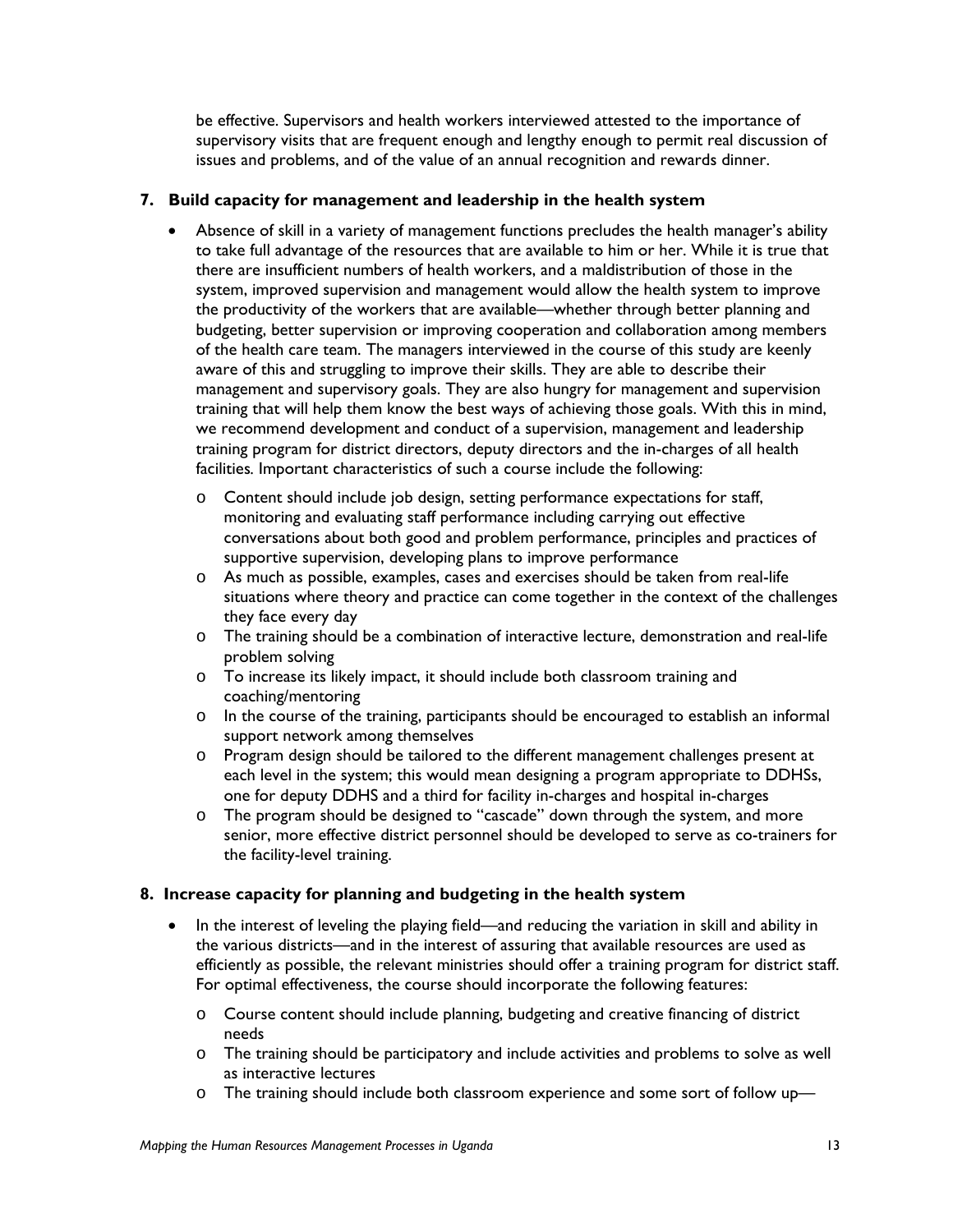whether that be coaching/mentoring or creation of a support network among the districts

o To further enhance the transfer of learning from classroom to district offices, a team that comprises district personnel as well as central staff should deliver the training.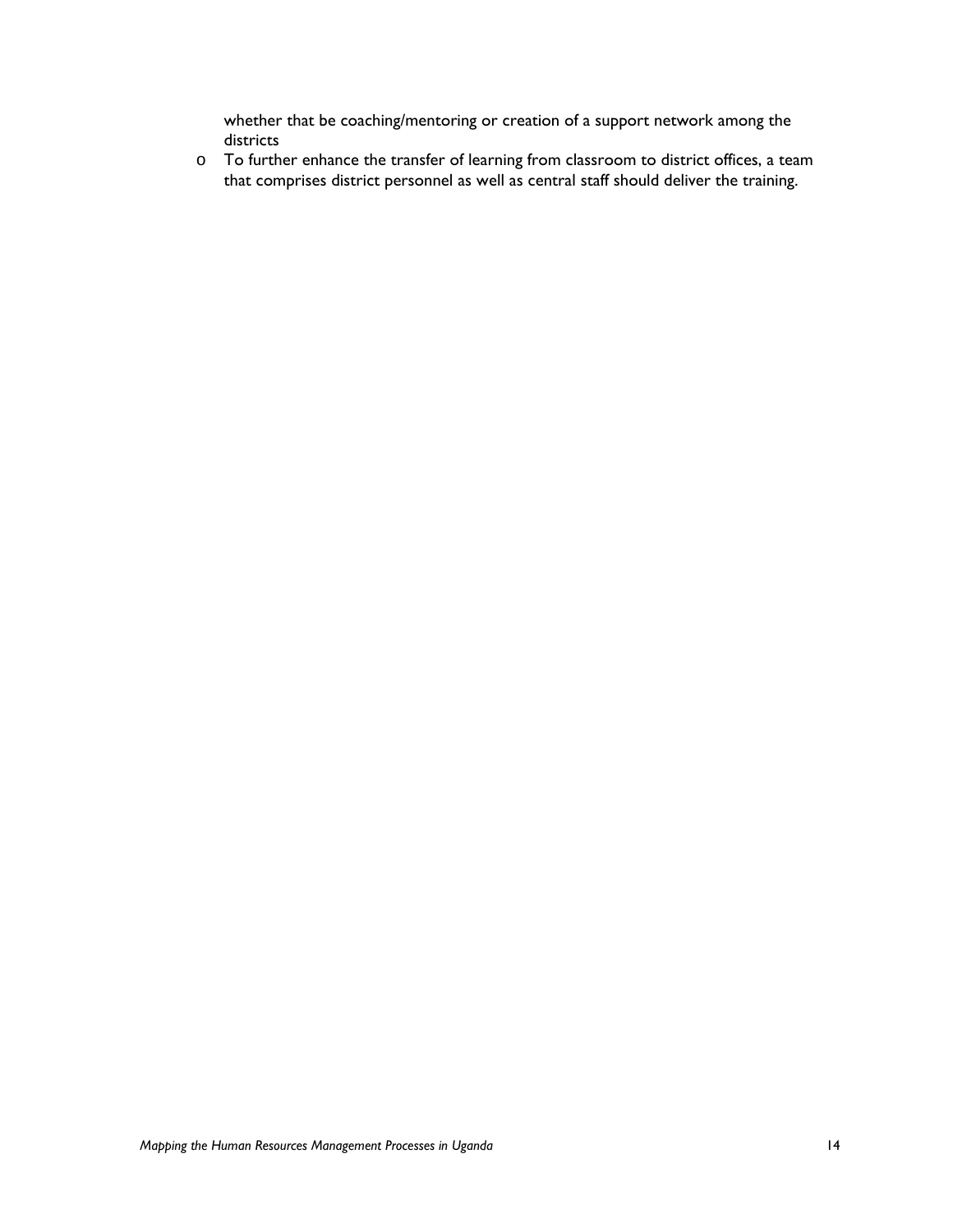## **Annex A: Documents Reviewed**

AMREF. Tracking human resource and wage bill management in the health sector: A study to identify bottlenecks and constraints in the production, recruitment and management of health workers and funds for the wage bill in the public health services. Nairobi, Kenya: AMREF, 2004.

Health Sector Strategic Plan II, 2005/6—2009/10.

Human Resources for Health Policy, April 2006.

Kampala City Council District Health Sector Strategic Plan 2005/6—2009/10.

Namanganda G, Ozcan S, Hornby P, Oketcho V. Health service staffing in Uganda: Developing a new workload based methodology for studies of Mukono and Mbale district health systems. Developing Human Resources for Health Project, Keele Consortium, 2007.

Ministry of Health Ministerial Policy Statement 2007/2008.

Presentation by Professor George Kirya to the Central Region Sensitization Workshop on the Code of Conduct and Ethics for Health Workers, July 2007.

Proceedings of the World Health Day Symposium: Addressing the Human Resources for Health Crisis in Uganda, April 2006.

Uganda Human Resources for Health Strategic Plan 2005-2020, July 2007.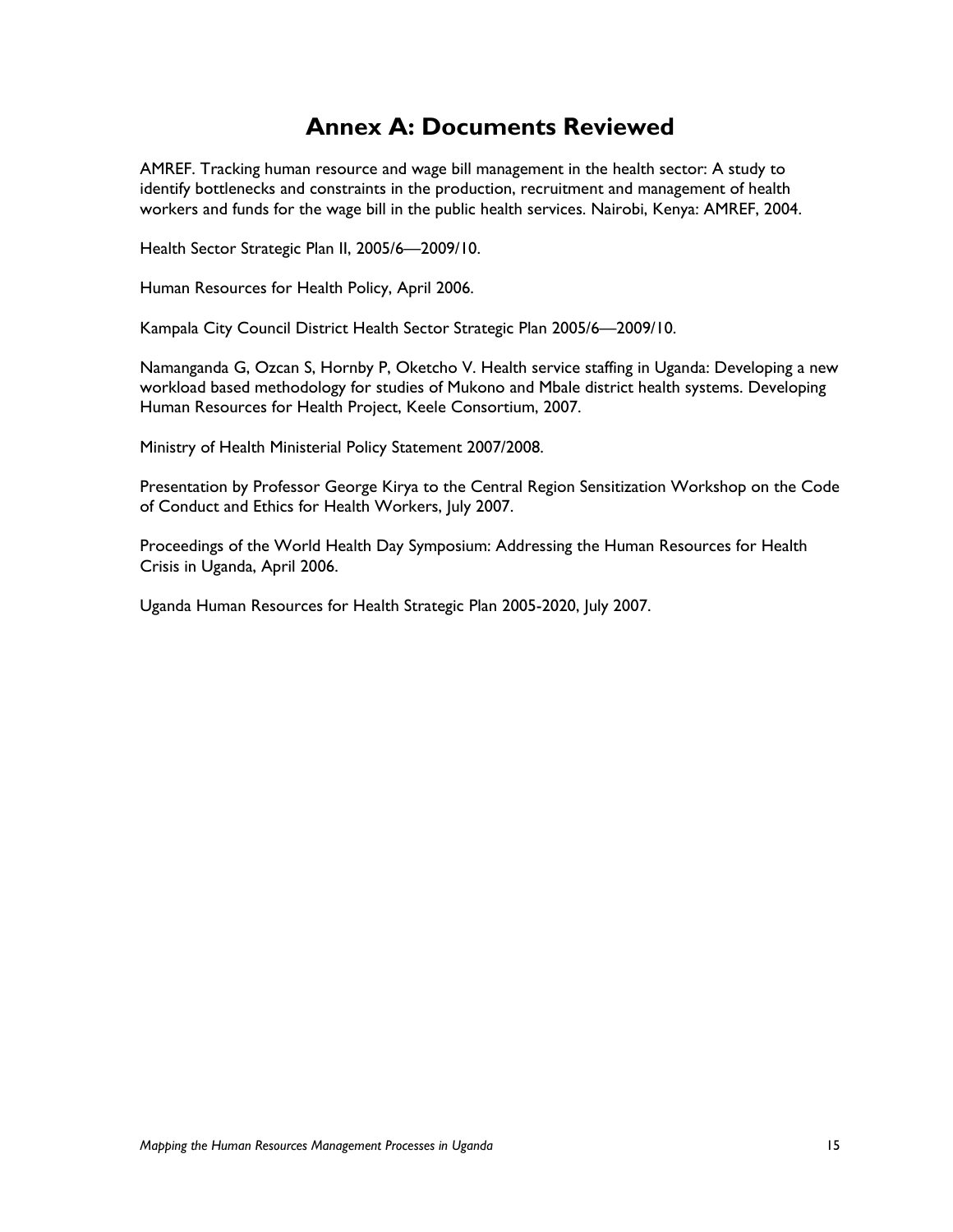## **Annex B: Persons Interviewed**

| Kyobutungi, Naomi         | Assistant Commissioner, HRD, MOH                               |
|---------------------------|----------------------------------------------------------------|
| Matte, Rita Florence      | Nursing Registrar, Uganda Nursing and Midwives<br>Council      |
| Chota, Margaret           | <b>Commissioner of Nursing</b>                                 |
| Okinyal, Eng Francis      | Commissioner, BTVET, Ministry of Education                     |
| Kaggwa, Dr. Lawrence      | Director, Planning and Development, MOH                        |
|                           | Commissioner of Clinical and Community Services,<br><b>MOH</b> |
| Kirya, Professor George   | Chairman, Health Services Commission                           |
| Kenya-Mugisha, Dr. Nathan | Director of Clinical and Community Services, MOH               |
| Matte, Tom                | Director of Local Government                                   |
|                           | District Health Officer, Kampala City Council                  |
| Mpangu, Denis             | Acting Assistant Commissioner, Ministry of Public<br>Service   |
| Opio Stephen Okiror       | Assistant Commissioner of Personnel, Mulago<br>Hospital        |
| Byakika, Dr. Sarah        | Deputy District Health Officer, Jinja District                 |
| Okiror, Iporotum          | Chief Administrative Officer, Jinja District                   |
|                           | Chief Administrative Officer, Gulu District                    |
| Onek, Dr. AP              | District Health Officer, Gulu District                         |
| Oboni, Alfonse            | Principal Personnel Officer, Gulu District                     |
|                           | Visiting Nurse, Oyam District                                  |